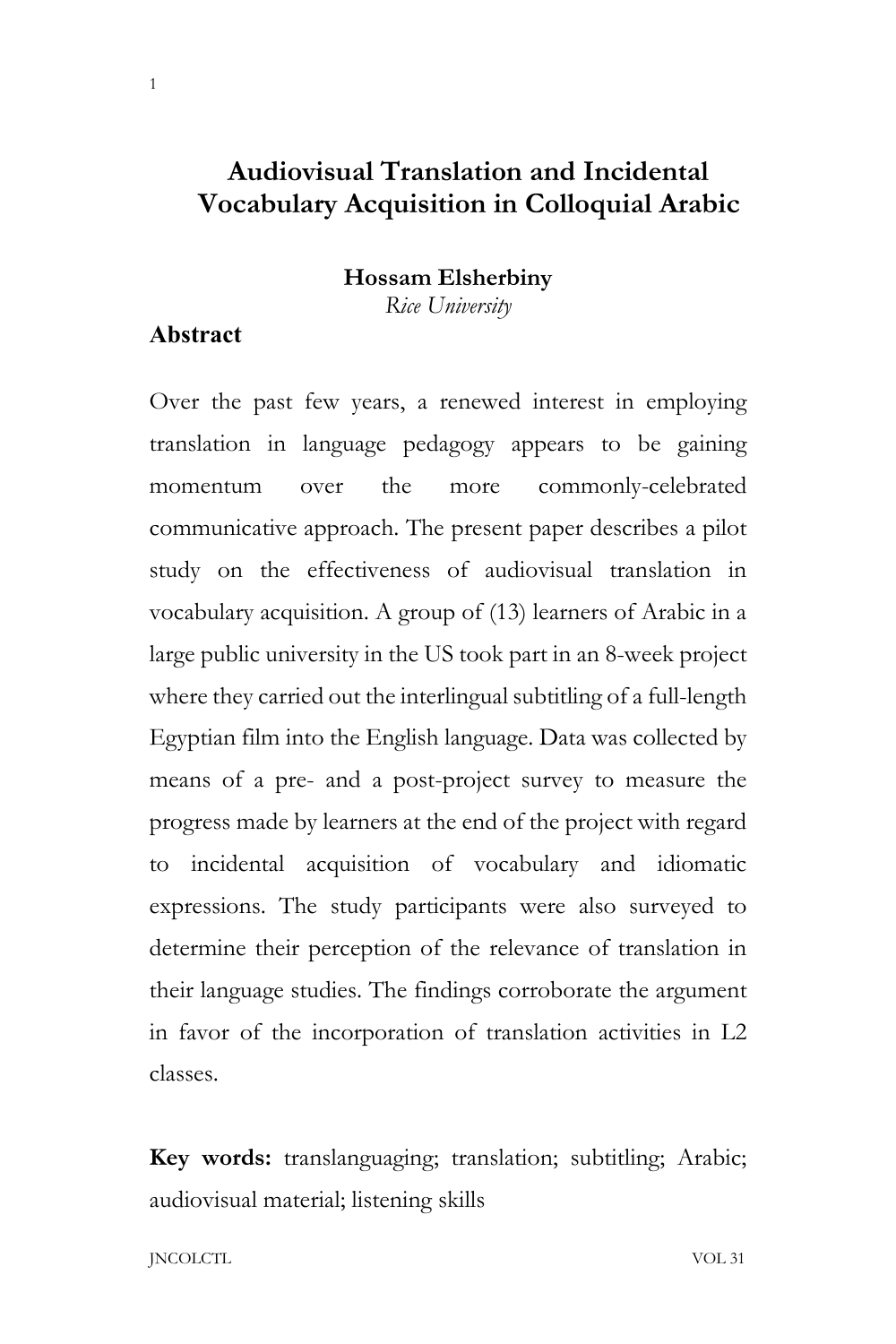### **Introduction**

While translation has historically been an integral part of second language pedagogy, the shift to the communicative approach in the early seventies was the catalyst for a gradual but steady disinterest by language practitioners in employing translation-based techniques. The focus has instead shifted to communication-based techniques that develop the learners' ability to use the L2 in "real-world" situations, i.e., on teaching the language in a monolingual context that seldom takes into account the learners' L1. Consequently, translation has come to be perceived as a professional skill that does not necessarily need to be practiced by individuals who may not be pursuing a career in the field of translation (Cook 2010). However, a recent shift in applied linguistics is bringing the concepts of translanguaging (Douglas Fir Group, 2016) and Own Language (Hall and Cook 2012) to the forefront of the discussion. These concepts challenge the monolingual approach that for decades has dominated the field of second language pedagogy.

Conceptually, translanguaging transcends the traditional boundaries between languages as it redefines language, not as a static object, but rather as a dynamic and fluid process whereby multilinguals use all linguistic resources at their disposal as an integrated communication system (Conteh 2018). Translanguaging practices can be seen virtually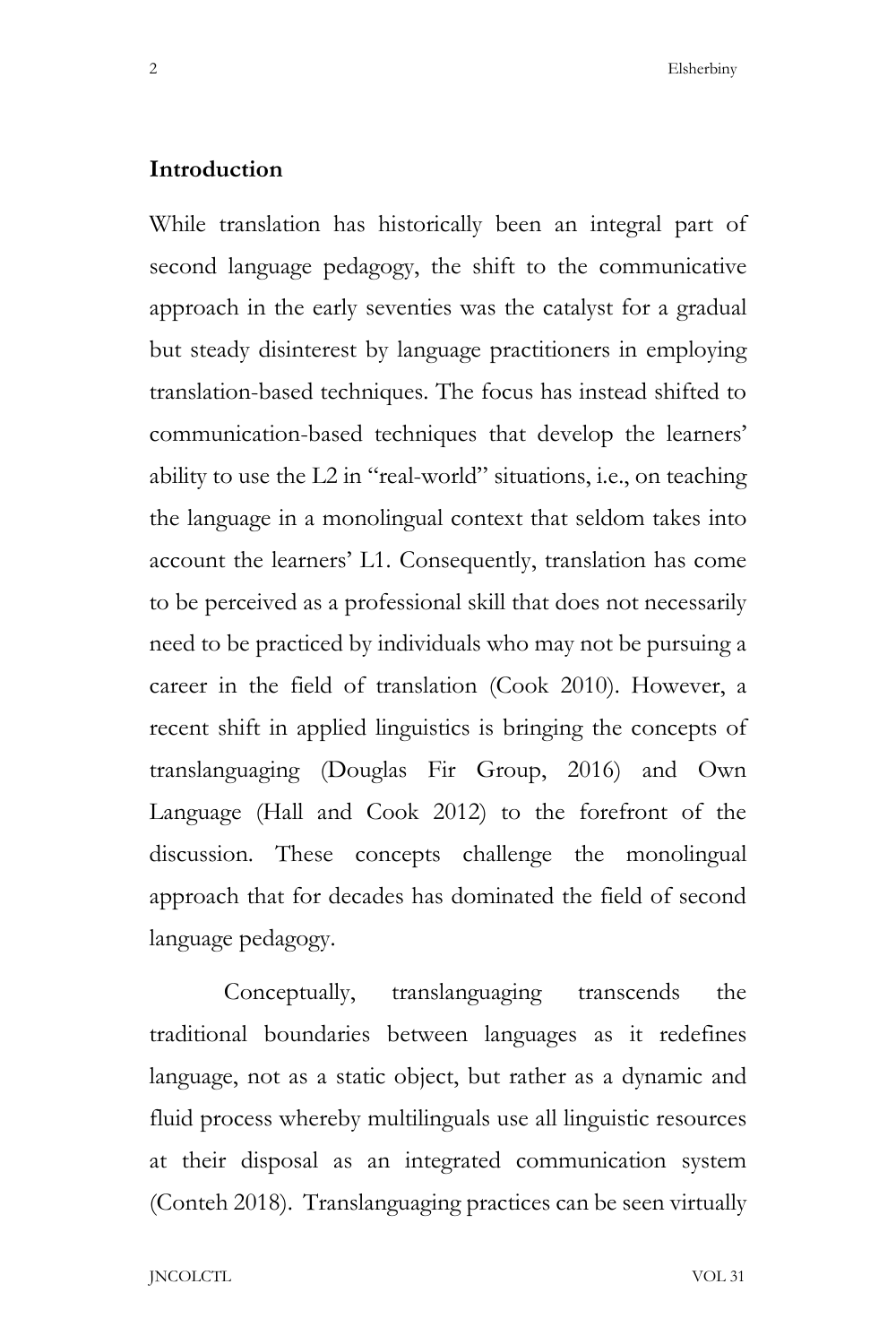everywhere, from the New Chinglish of Chinese speakers that reappropriate and assign new meanings to ordinary English utterances (Li 2016), to modern Tagalog speakers that switch often between their native language, English, and Spanish. While these practices are not a novelty, the term translanguaging itself was coined only in the nineties by Cen Williams to describe the pedagogical practice of switching between English and Welsh as observed in Welsh revitalization programs (Baker 2011). It is striking that the same field where the term translanguaging was conceived is the very one that now struggles to acknowledge it as a viable pedagogical practice. Not surprisingly, much of the research on translanguaging has engaged with its definition and manifestations in spontaneous speech, with only a few studies engaging with its pedagogical practices and implications (Mertin 2018; Duarte 2020).

The notion that second language learning is a dynamic and fluid process that inherently involves the learners' L1 is also reflected in a 2012 survey conducted by Hall and Cook that investigates the role of learners' own languages, as well as the attitudes of teaching practitioners towards how L1 is used in the language classroom. The results clearly indicate a widespread use of learners' L1 in classrooms around the world, which speaks to the presence of a contemporary trend that is reviving the support for L1 use (Hall and Cook 2012)—a form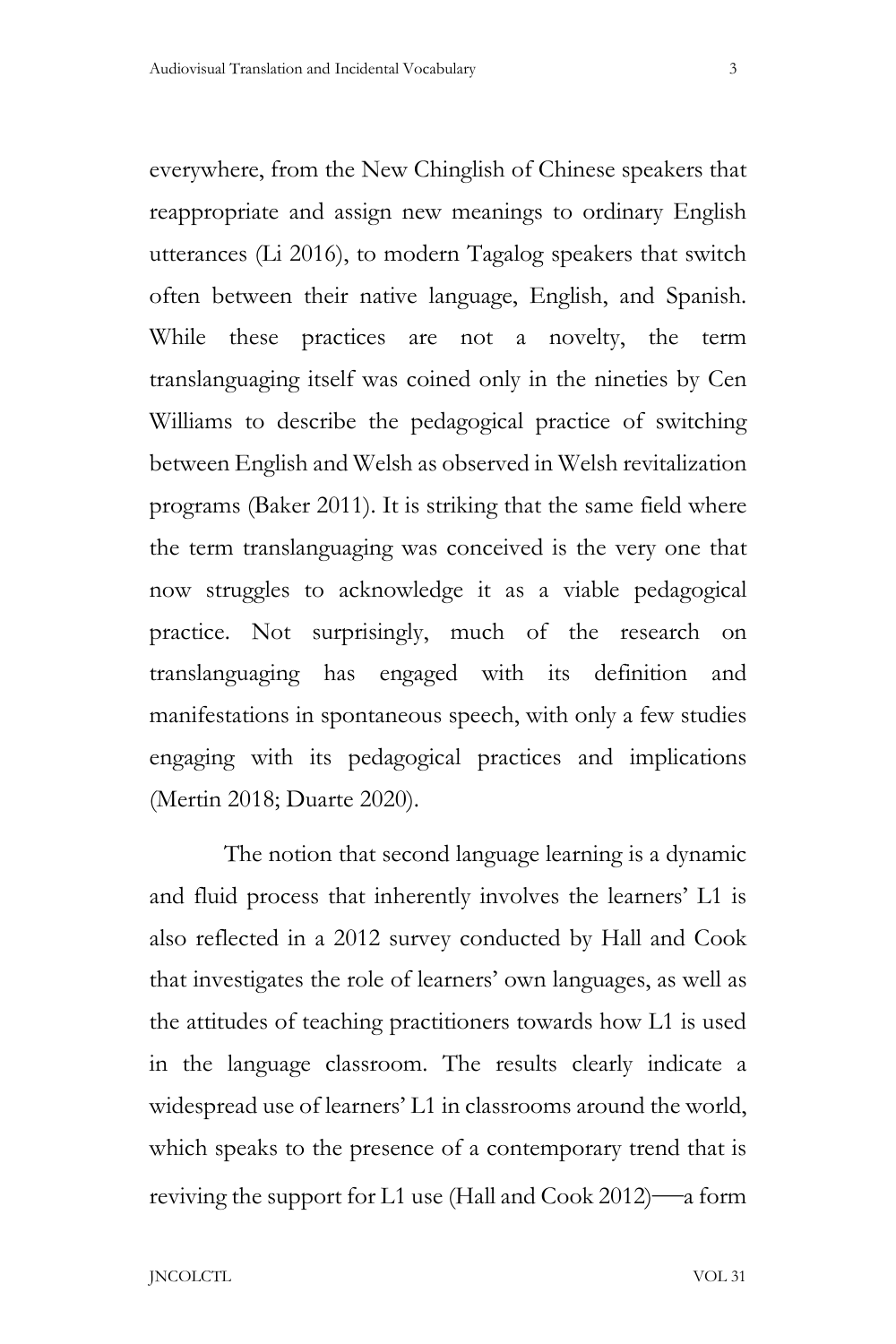of translanguaging that has been overlooked for far too long. Furthermore, translanguaging resonates with the interdependence hypothesis (Cummins 2008), which argues that literacy-related skills in L1 and L2 are interdependent, whereby L1 proficiency impacts and is transferred to L2, thus supporting the so-called common underlying proficiency (CUP). The CUP theory may explain the frustration experienced by adult beginner L2 learners as they struggle with their inability to express complex thoughts in their L2 and feel compelled to use utterances from their L1, thus challenging the impermeability of boundaries between languages.

JNCOLCTL VOL 31 Translanguaging and translation are inherently interrelated phenomena that naturally occur in second language classrooms. The arguments against using translation and, by extension, translanguaging in second language pedagogy stems from the fact that it limits the learners' exposure to the L2 as they find themselves functioning half of the time in their L1, thus slowing down their progress. Another rather widespread argument against translation has to do with its artificiality, which is prompted by the fact that practitioners tend to administer preselected texts that target certain language structures deemed problematic (Källkvist 2008). Along with its perceived artificiality comes an inevitable sense of dullness that can easily demotivate learners. On the other hand, proponents of the use of translation in L2 classrooms base their argument on the effectiveness of using contrastive analysis to raise the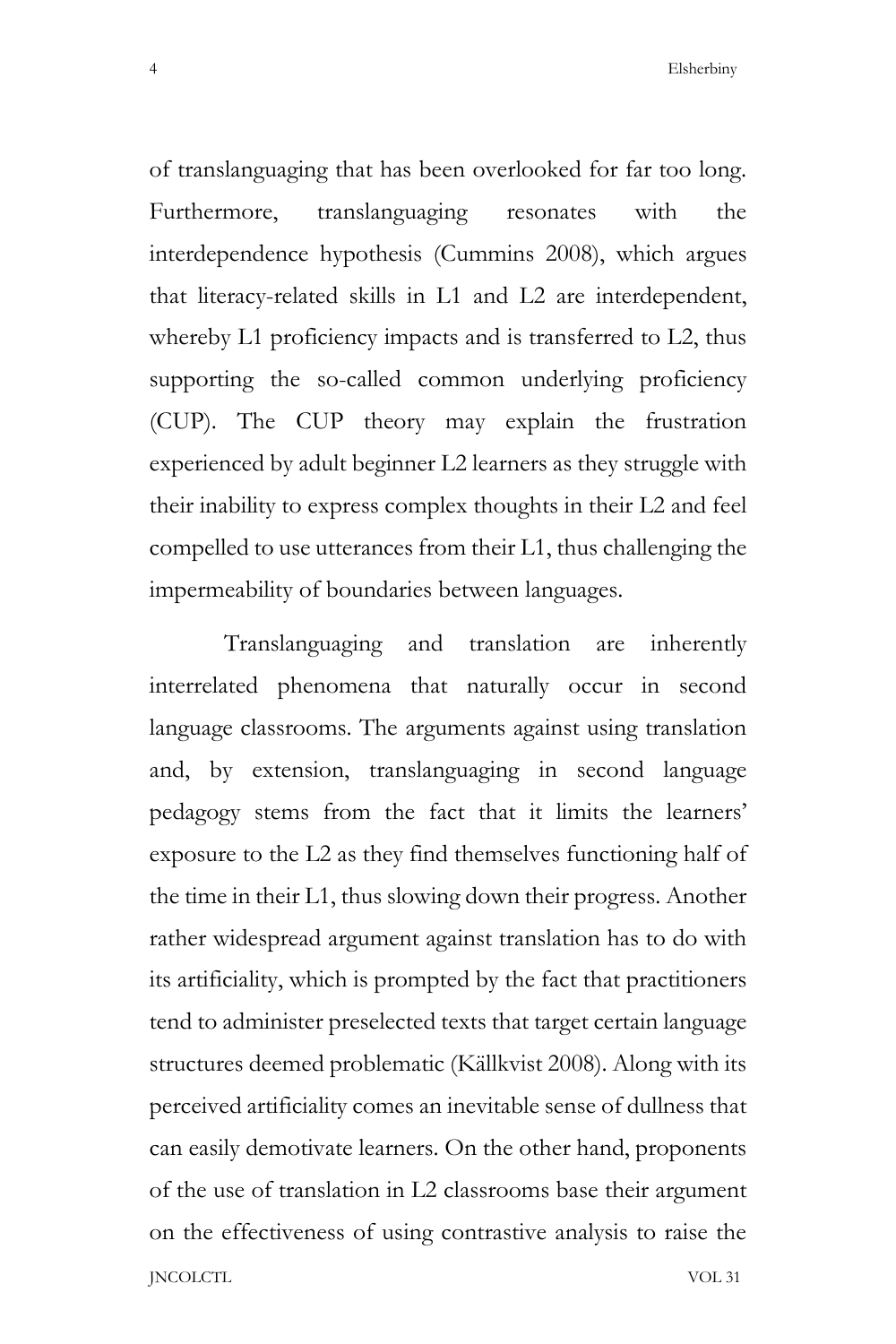learners' awareness of the relationship between their own language and the new language. Pavlenko and Lantolf (2000) argue that L2 does not exist in a vacuum and that the learners' success ultimately is contingent upon their ability to make connections between their first and second languages. In that sense, translation becomes a bridge that connects the known to the unknown and facilitates the acquisition and internalization of L2 vocabulary and grammar structures. Translation exercises deepen the learners' understanding of how the target language works, and in what way it resembles or differs from their own; this qualifies translation to be an integral part of any language class.

Similarly, Mitchell and Myles (2004) argue that translating from one's native language is a natural process, and has undisputed evidence in the linguistic features of learners' speech which bear traces from their native language. In his 2010 monograph on translation in language teaching, Cook argues that using a monolingual teaching method in a beginning class, for example, corresponds to a teachercentered approach where all of the power is in the hands of the instructor. The use of translation at that level is particularly necessary to allow students to ask questions, express their thoughts, not only to save precious class time, but also to verify and monitor the correct understanding by the students (Cook 2010).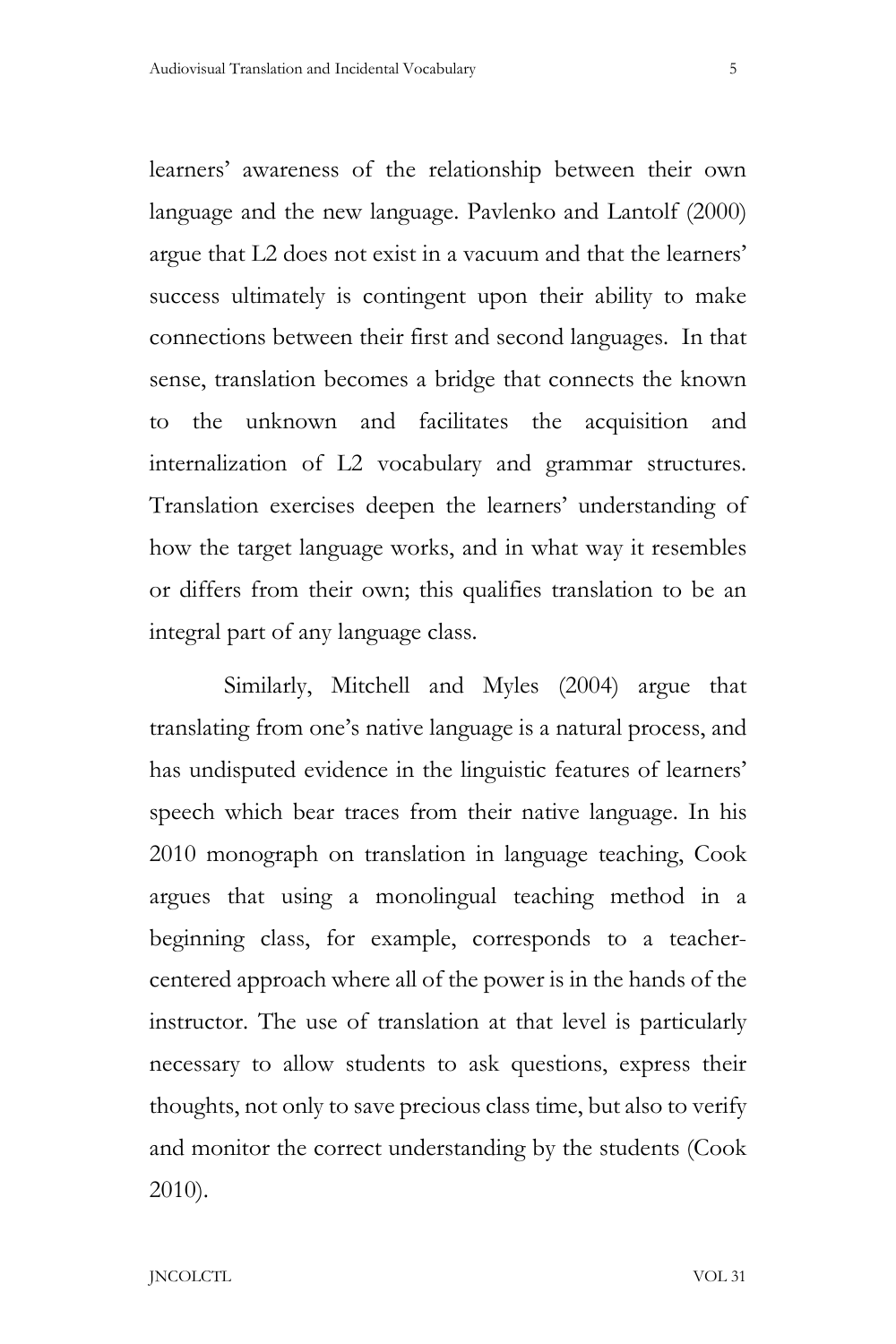While the communicative approach has gained a lot of ground over the past few decades at the expense of translationbased techniques, the latter and the former are not mutually exclusive. The findings of a large-scale survey that was conducted in six EU countries in 2013 indicate that the use of translation in language classes lives on as a legitimate teaching and learning technique (Pym et. al. 2013). The mere need by language learners to check the meaning of a word in a bilingual dictionary is proof of the fact that translation is virtually used in all language classrooms (Cook 2010).

According to Cook (2010), the use of translation is essential, for example, to introduce vocabulary particularly in reference to abstract concepts that, otherwise, can be quite vague and difficult to grasp. Cook also attributes the ineptness of language learners to master L2 vocabulary to a lack of exposure to translation activities and to the lack of explicit discussion of similarities and differences between L1 and L2, which can often promote a false sense of equivalency. By establishing comparisons and relationships with their own language, learners are drawn to improve their understanding of and their ability to correctly use certain language forms.

If there is a solid case for translation to be actively and purposefully employed by instructors in language classrooms, as it appears, the roots of its disuse merit further investigation. One of the explanations put forth by Cook considers what he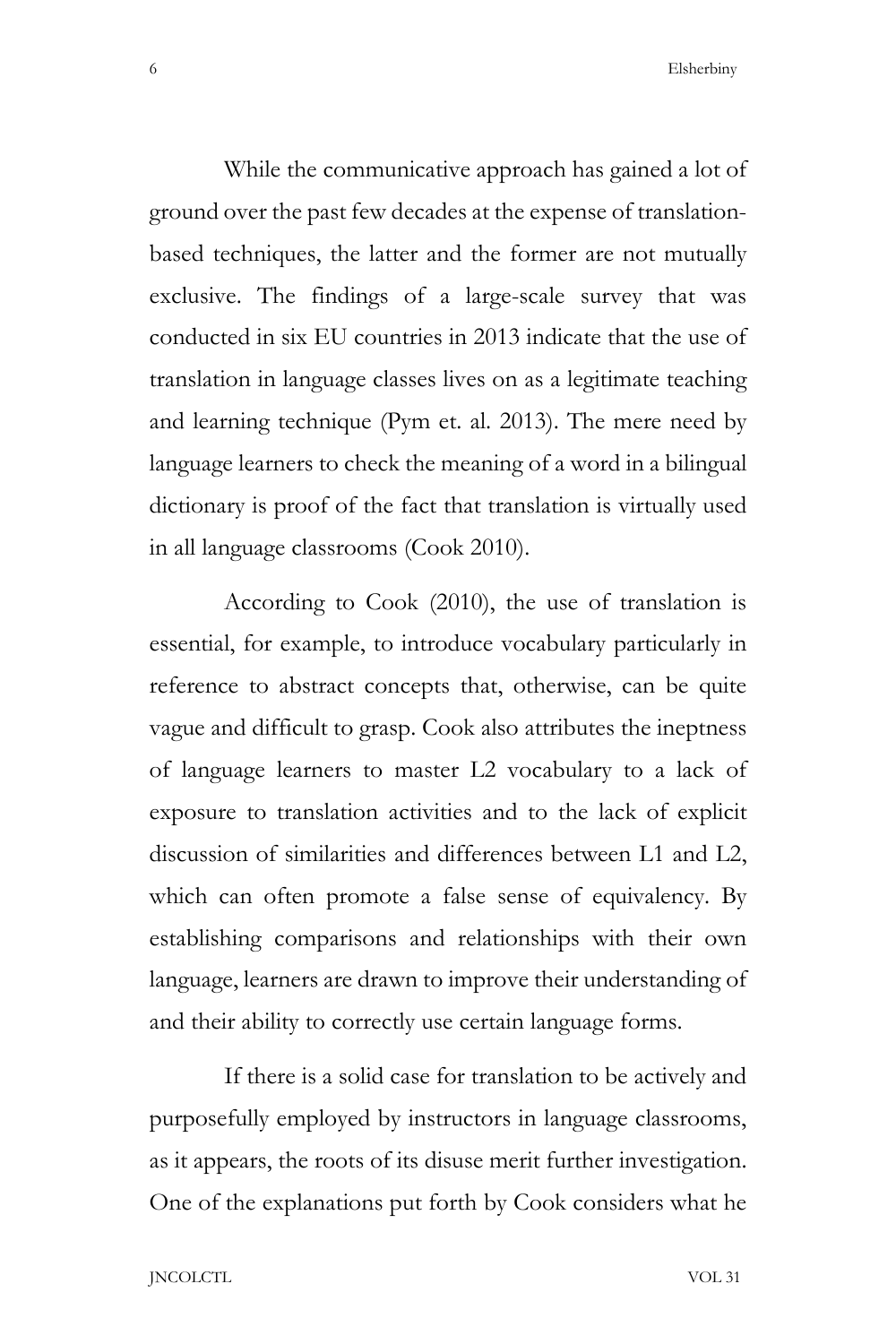calls the 'vilification' of translation in language classrooms to be a direct result of a broad political movement that took place in the twentieth century favoring nationalism and monolingualism as a way for political and cultural expansion. These global and political circumstances that led to the disuse of translation are no longer valid in today's globalized world, where plurilingualism, translanguaging, and therefore translation, should be at the forefront of language education (Cook 2010). In today's multicultural and multilingual societies, translation should be at the core of the communication process, not limited exclusively to interpreters and translators.

#### • **Audiovisual Materials in the L2 Classroom**

The applications of translation are extensive as they go well beyond the use of bilingual dictionaries and can vary by level and lesson goal. In this regard, a prominent type of translation activity in language pedagogy that is being actively promoted by governments as a means of promoting second language skills and plurilingual and pluricultural competences (PPC) is the subtitling of audiovisual materials (Baños et al. 2021; Lertola 2019a; Incalcaterra-McLoughlin et al. 2011; Gottlieb 2004). An increasing number of studies on the various subtitling modes and their impact on language learning bears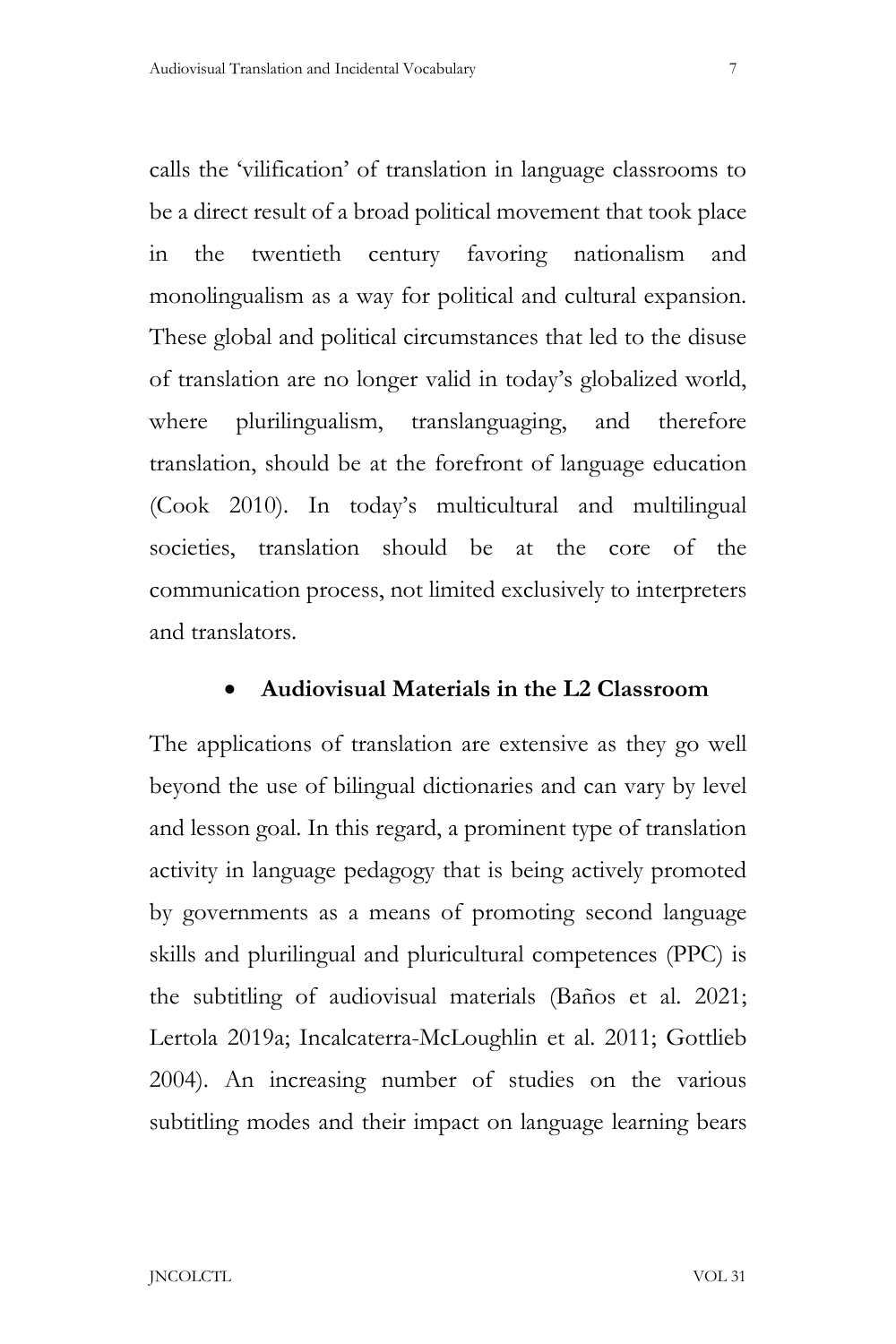8 Blackbook Blackbook Elsherbiny

that out, including EU funded projects.<sup>1</sup> The argument for the incorporation of audiovisual translation in the classroom stems from the fact that an audiovisual input is primarily a multimodal text, in which information is conveyed through four verbal/non-verbal and visual/auditory channels (images; sound effects; signs; and dialogues). According to Sokoli (2018), this multitude of channels reinforces the meaning of the 'text' by creating textual redundancy (also Incalcaterra McLoughlin and Lertola 2014), which requires learners to interpret the text in its totality as 'a complex communication act' (Sokoli 2018, p.80).

The language of films and TV series, in particular, has been proved to mimic natural, spontaneous conversation, as indicated by several studies that identified a high degree of emotional involvement and discourse interactivity in telematic language. One of these studies was conducted by Quaglio

 $1$  In 2011, the European Commission published a study on the use of subtitling audiovisual materials in foreign language education (European Commission 2011). In 2017, the European Commission launched a call for proposals for the development of subtitling software, which resulted in the development of the Compass Subtitling Project. More recently, the CEFR Companion Volume (Council of Europe 2018) has emphasized the role of audiovisual materials as a vital reception activity. The government endorsement of research activities and applications centered around subtitling in the EU speaks to the relevance of subtitling in language pedagogy.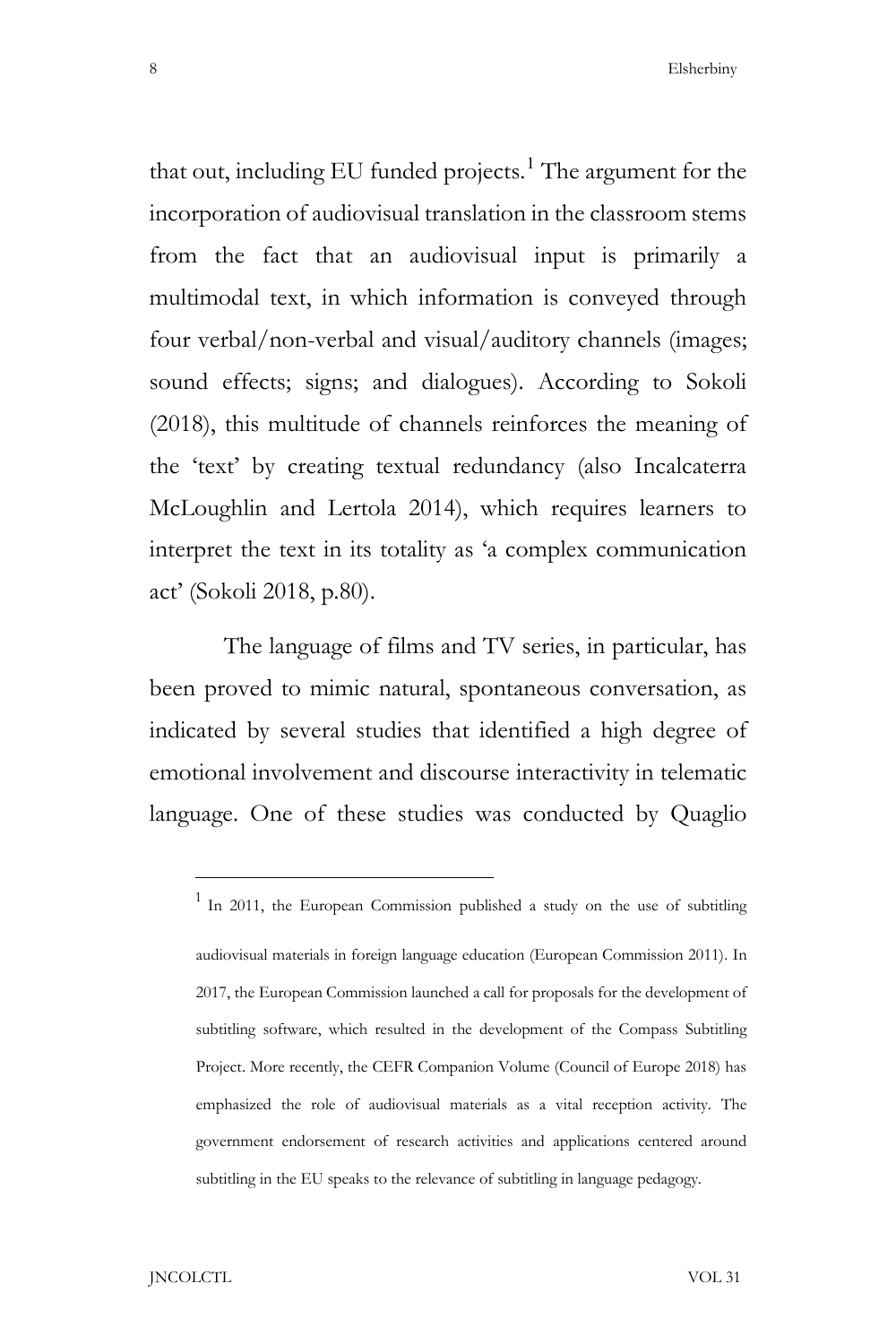(2009) who carried out an analysis of the language of the sitcom "Friends" and identified certain patterns, such as the frequent use of the first and second persons, the imperative form, and the use of empathic words, that are typical of spontaneous conversation. Furthermore, the lack of hesitation and dysfluency that are typically associated with spontaneous, real-life conversation greatly enhances the comprehensibility of the linguistic input as it ensures that the language is linear and more articulated (Pavesi 2012). The exposure to dialogue input not only helps learners familiarize themselves with conversational strategies, but also with regional and social varieties in the L2 (Díaz Cintas and Remael 2008).

It should be noted here that non-narrative TV programs (i.e., talk shows, game shows, etc.) are less likely to engage viewers emotionally as stories do. Research in the field of psychology indicates that stories, intended as a connected set of events, are more persuasive and engaging than raw facts and figures (Green & Brock 2000), and a story that evokes happy emotions (i.e., a romantic comedy) can be even more powerful. Furthermore, translating full-length films has the potential of providing a relevant input to learners by ensuring longer exposure to the input and, as a result, greater learning benefits. In her 2012 monograph on subtitling and foreign language teaching, Ghia considers 'the amount of time learners are exposed to audiovisual input […] of paramount importance to the acquisition process' (Ghia 2012, p.20).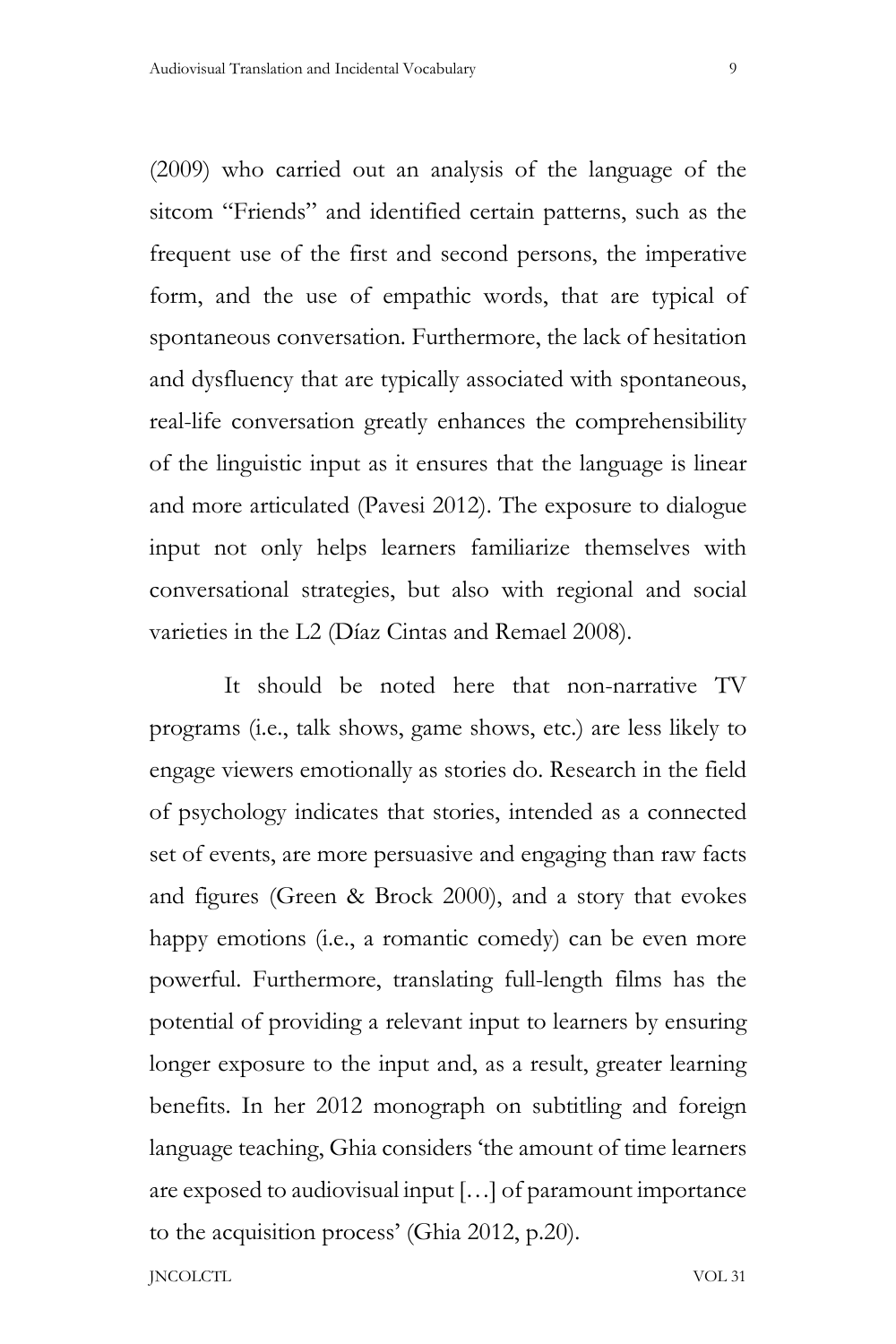In order to assess the effectiveness of the translation of audiovisual materials in the acquisition of L2 vocabulary, the present paper reviews existing literature on the use of interlingual (from L2 to L1) subtitling before moving on to describe a study focusing on interlingual subtitling from colloquial Arabic to English. Thirteen study participants worked on the translation of a full-length Egyptian film over a period of eight weeks as part of their coursework. A pre- and a post-project survey were administered to measure the effectiveness of the project activities on incidental vocabulary acquisition, as well as to understand the learners' perception of the importance of translation in their language studies. The relevance of this paper is to be seen within a broader body of similar efforts that aim to legitimize the use of translation activities as an integral part of language teaching.

#### • **Literature Review**

The effectiveness of subtitling in second language pedagogy has been the object of several empirical, data-driven studies focusing on subtitling from L2 to L1, including a limited number of studies conducted on reversed subtitling from L1 to L2, of which Lertola (2019a) gives a detailed overview. Williams and Throne (2000) conducted one of the first such studies, which had students add English subtitles to ten Welsh video excerpts taken from TV programs of various genres. The length of the selected excerpts was between four and five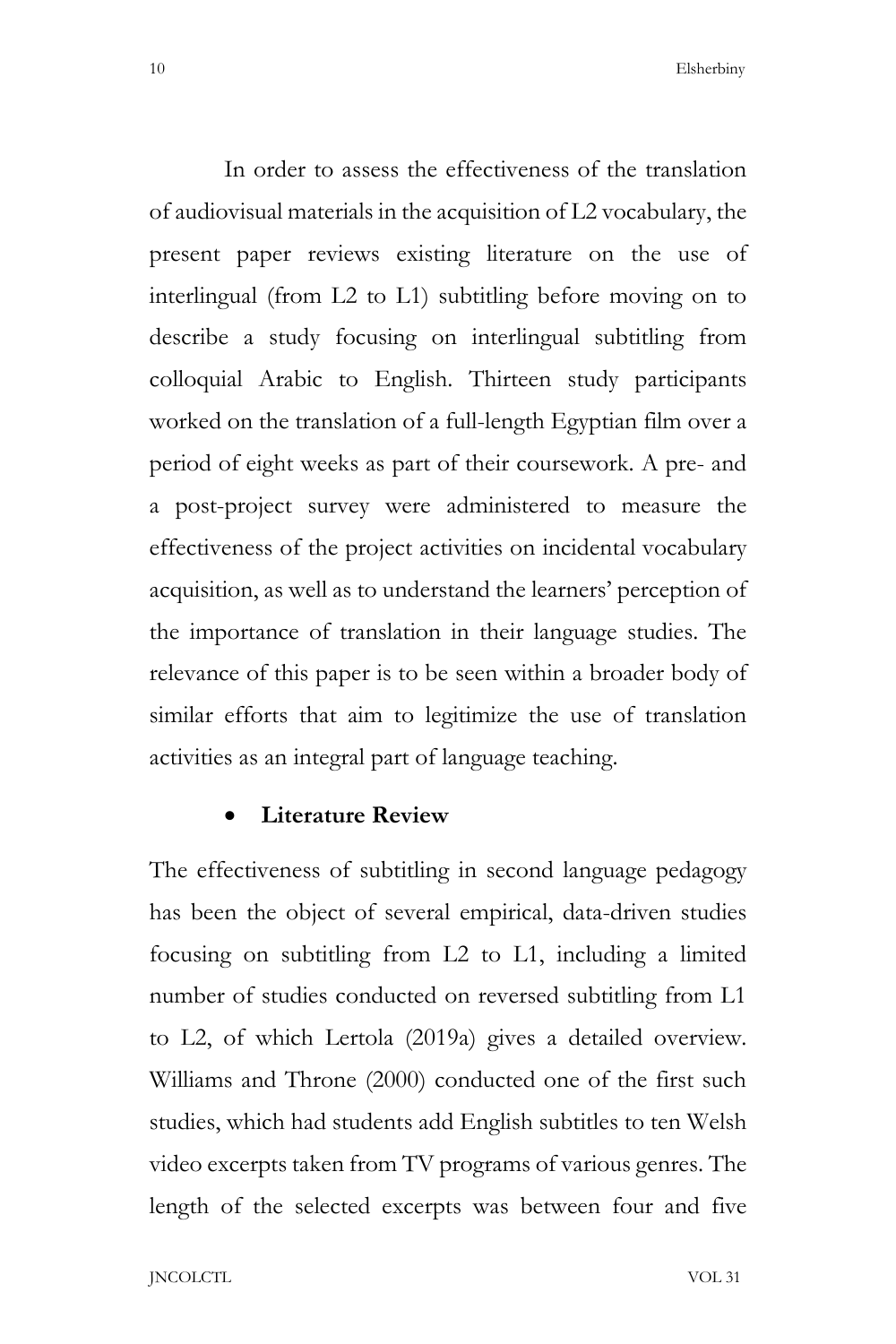minutes. The authors used a questionnaire to collect feedback that was generally positive and demonstrated that the exercise not only expanded the working vocabulary of the participants, but also showed significant improvement in their listening skills.

Similar results were reached by Talaván (2010, 2011) with an experimental group who produced interlingual subtitles between English and Spanish, while a control group simply treated the video excerpt as a regular listening comprehension exercise with the support of closed captioning. The excerpt was two minutes long and the genre was unspecified (Talaván 2010, 2011). Talaván asked participants of both groups to produce a writing sample in their native language in order to guarantee a more objective assessment of their comprehension. The results demonstrated that learners who engaged in interlingual subtitling showed a significant improvement in oral comprehension.

A study by Lertola (2012) focused on the role of subtitling in the incidental acquisition of vocabulary between Italian and English. The experimental group who performed the interlingual subtitling activity reported a higher rate of vocabulary acquisition and retention as measured by an immediate posttest and a delayed posttest. Talaván and Rodríguez-Arancón (2014) investigated the role of interlingual subtitling in enhancing the listening comprehension skills of a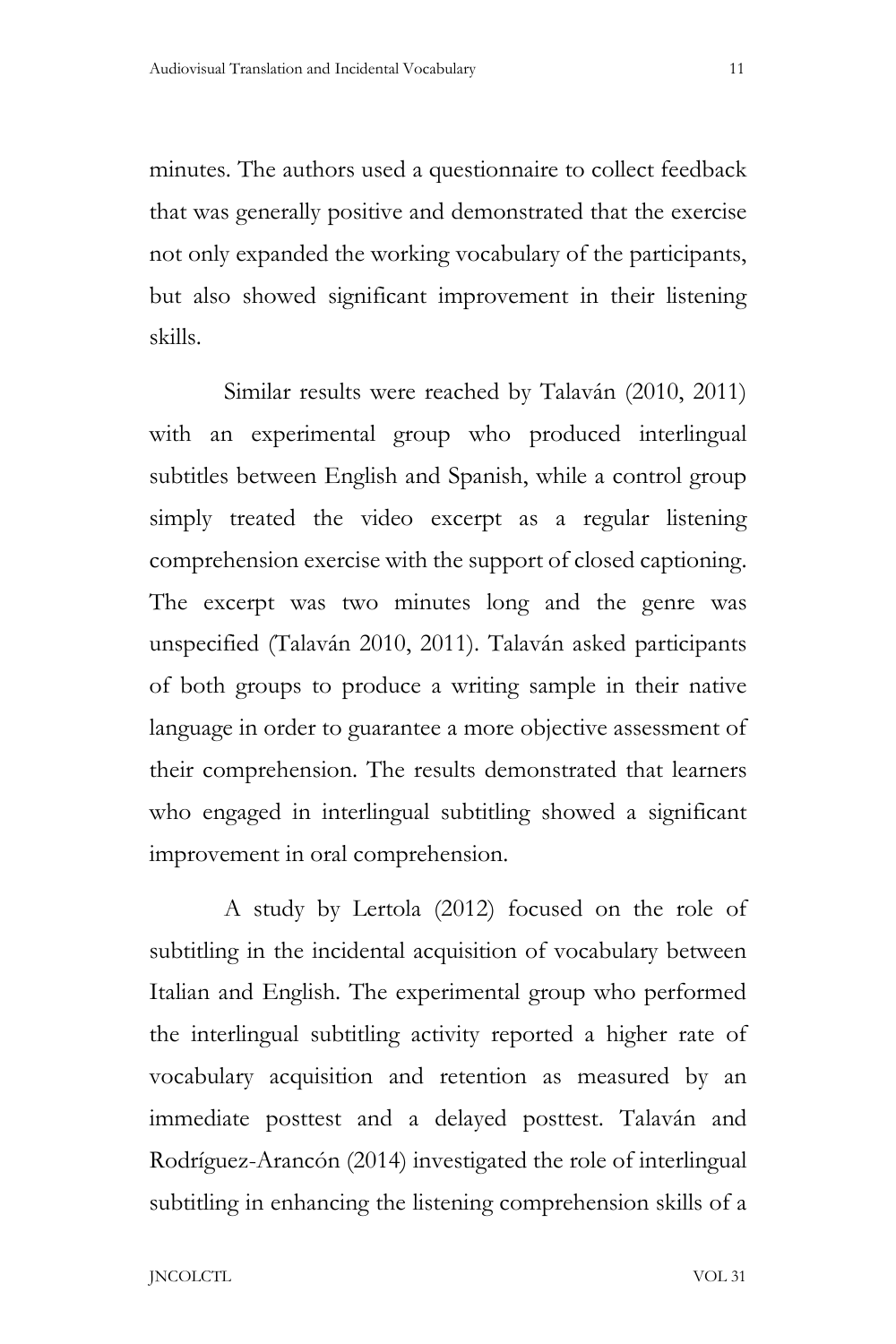group of advanced EFL students who carried out the subtitling of three short video excerpts. The results indicated remarkable improvement in students' listening comprehension skills, along with their writing skills in L1 (Talaván and Rodríguez-Arancón 2014). More recently, another study by Lertola (2019b), which was conducted on 25 English native speakers who were enrolled in a beginner-level Italian course, concluded that interlingual subtitling facilitates the productive recall of new word meanings (Lertola 2019b).

JNCOLCTL VOL 31 A number of other studies have looked into the effectiveness of interlingual subtitling in developing pragmatic awareness (Incalcaterra McLoughlin 2009; Lopriore and Ceruti 2015; Incalcaterra McLoughlin and Lertola 2016), intercultural competence (Borghetti and Lertola 2014), and acquisition of idiomatic expressions (Bravo 2008). In 2016, Talaván, Ibáñez, and Bárcena headed a study by a group of researchers looking at the efficiency of collaborative reversed subtitling from Spanish into English on the development of learners' writing skills. Here again, the test group reported a substantial improvement in the writing skills of the participants particularly with respect to the discursive aspects of the writing process such as cohesion, organizational structure, etc. The study used two video excerpts two minutes long each, which the authors defined as 'self-contained' (p. 44). As can be seen here, the results of these studies speak to the relevance of interlingual subtitling as a valuable didactic tool that enhances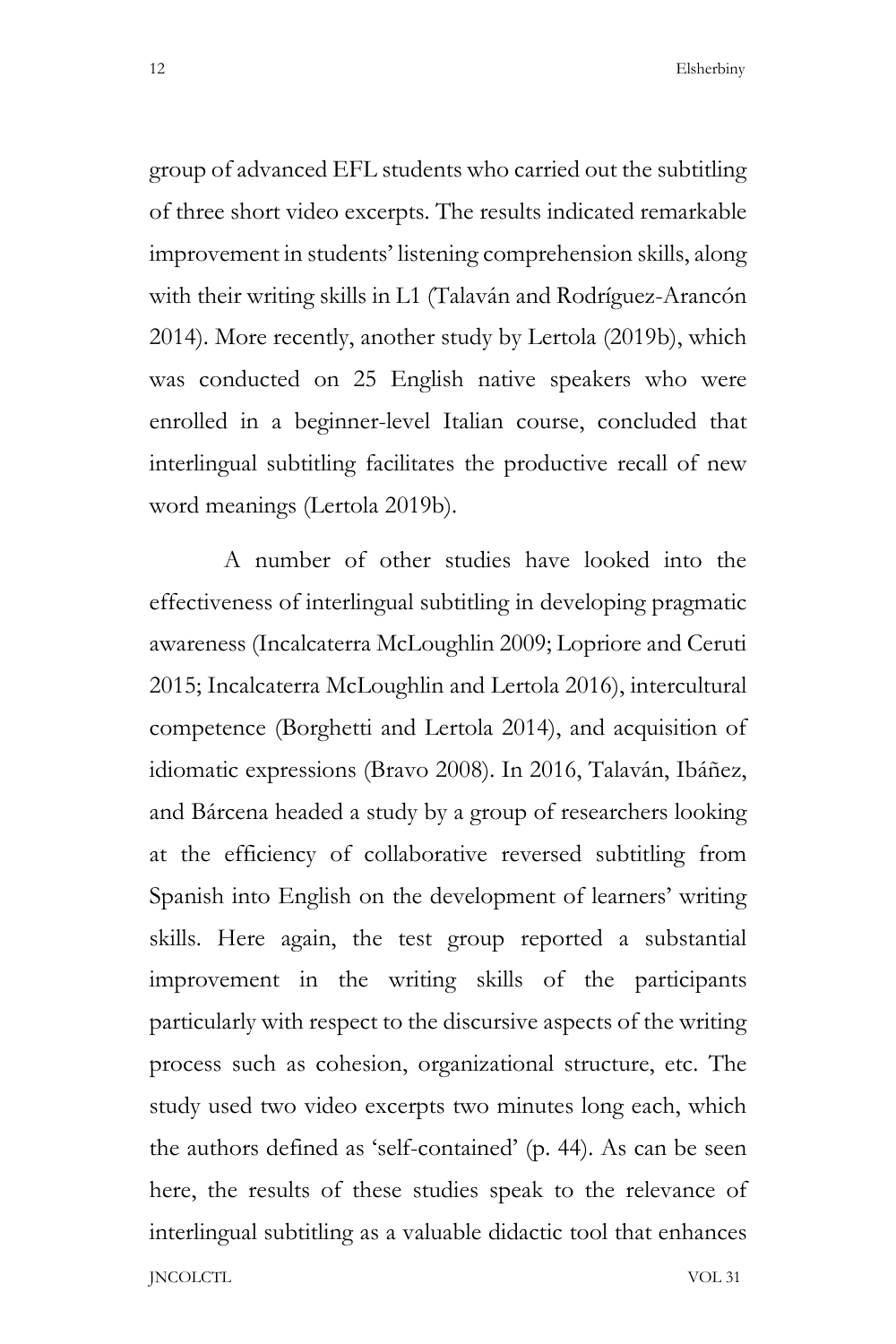learners' acquisition of vocabulary and idiomatic expressions, pragmatic awareness, intercultural competence, and L2 writing skills in the case of reversed subtitling.

Two important conclusions can be drawn from this brief synthesis of previous empirical studies: first, the lack of studies focusing on full-length films or TV series. The length of exposure to an authentic audiovisual material is of great importance: it offers a more grounded context for the learners and it triggers several cognitive processes that pave the path from input to linguistic output in L2 (Ghia 2012). One of these processes is *noticing*, which refers to the identification on the learners' side of linguistic patterns that occur in the input. The general consensus is that the longer the learners' exposure to a certain vocabulary item or grammatical construct is, the more successful noticing is (Ellis 2003). Secondly, the vast majority of these studies have been confined to either English or Spanish. To our knowledge, no similar empirical studies exist with regard to less commonly taught languages (LCTLs).

This paper aims to contribute to the debate on the effectiveness of interlingual subtitling in vocabulary acquisition by providing data from a less commonly taught language. Furthermore, the abundance of studies conducted on short video excerpts poses the question of whether a long-term exposure to audiovisual material would enhance the learners'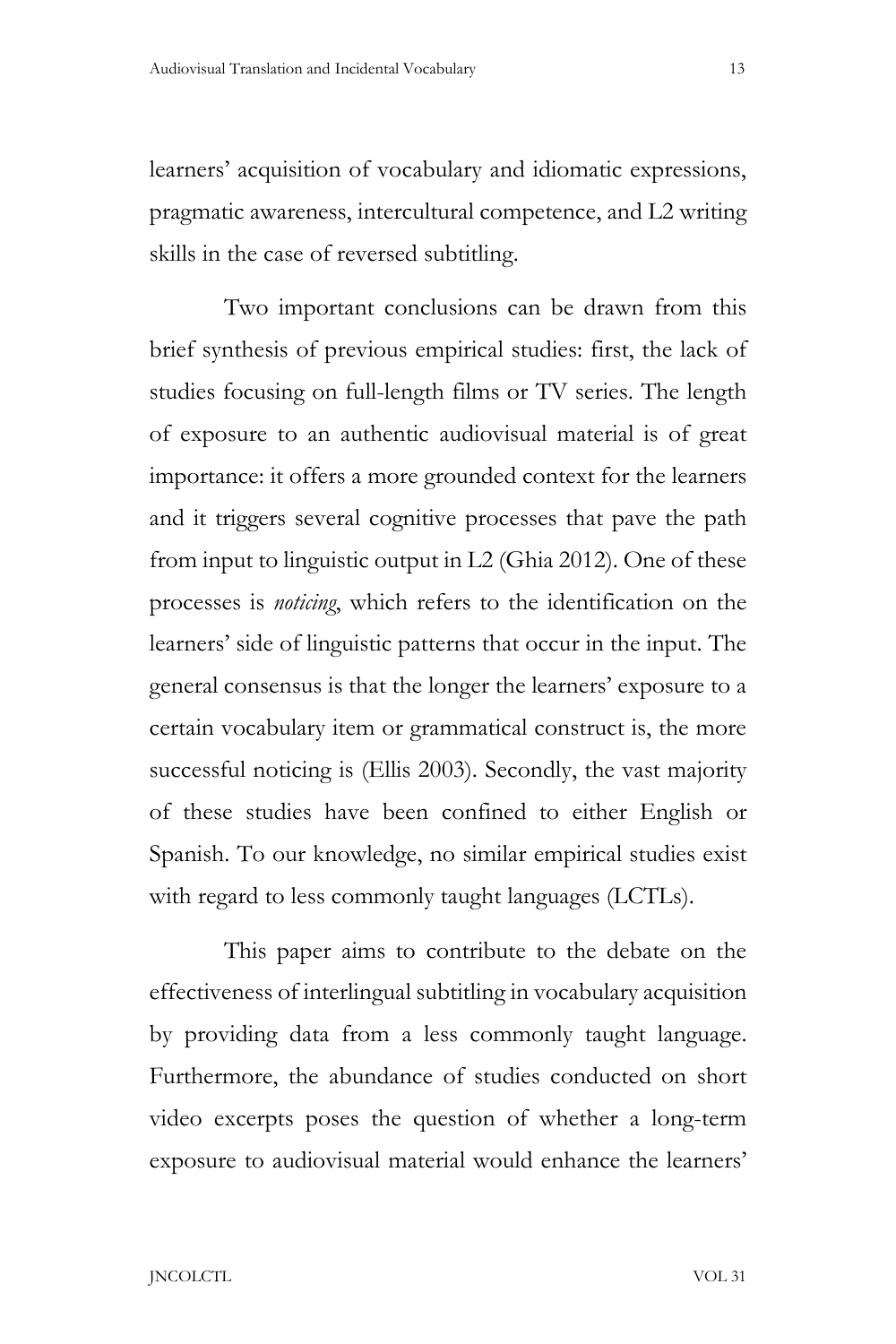noticing process and, therefore, have a positive impact on their vocabulary acquisition.

#### • **Method**

Thirteen Arabic language learners joined this study to fulfill a mandatory component of their Egyptian colloquial Arabic course counting for 10% of their total course grade. All participants are native speakers of English who had completed a minimum of two years of intensive Arabic language instruction prior to launching the project. Nine out of thirteen participants had completed four academic semesters; two participants had completed six or more semesters, and only one participant had completed five semesters of language instruction. A total of four participants had taken part in some form of a study abroad program in an Arab country ranging from a summer program (two participants) to one academic semester (two participants)<sup>2</sup>.

Prior to launching the project, participants completed a background survey to assess their familiarity with translation

 $2$  All project participants took an informal placement test prior to the beginning of the project, which placed all participants between the intermediate-mid and the advancedlow levels on the ACTFL scale. According to ACTFL guidelines, learners at the intermediate-mid and intermediate-high levels function most of the time at the advanced level; thus, the participants of this study are collectively considered advanced learners.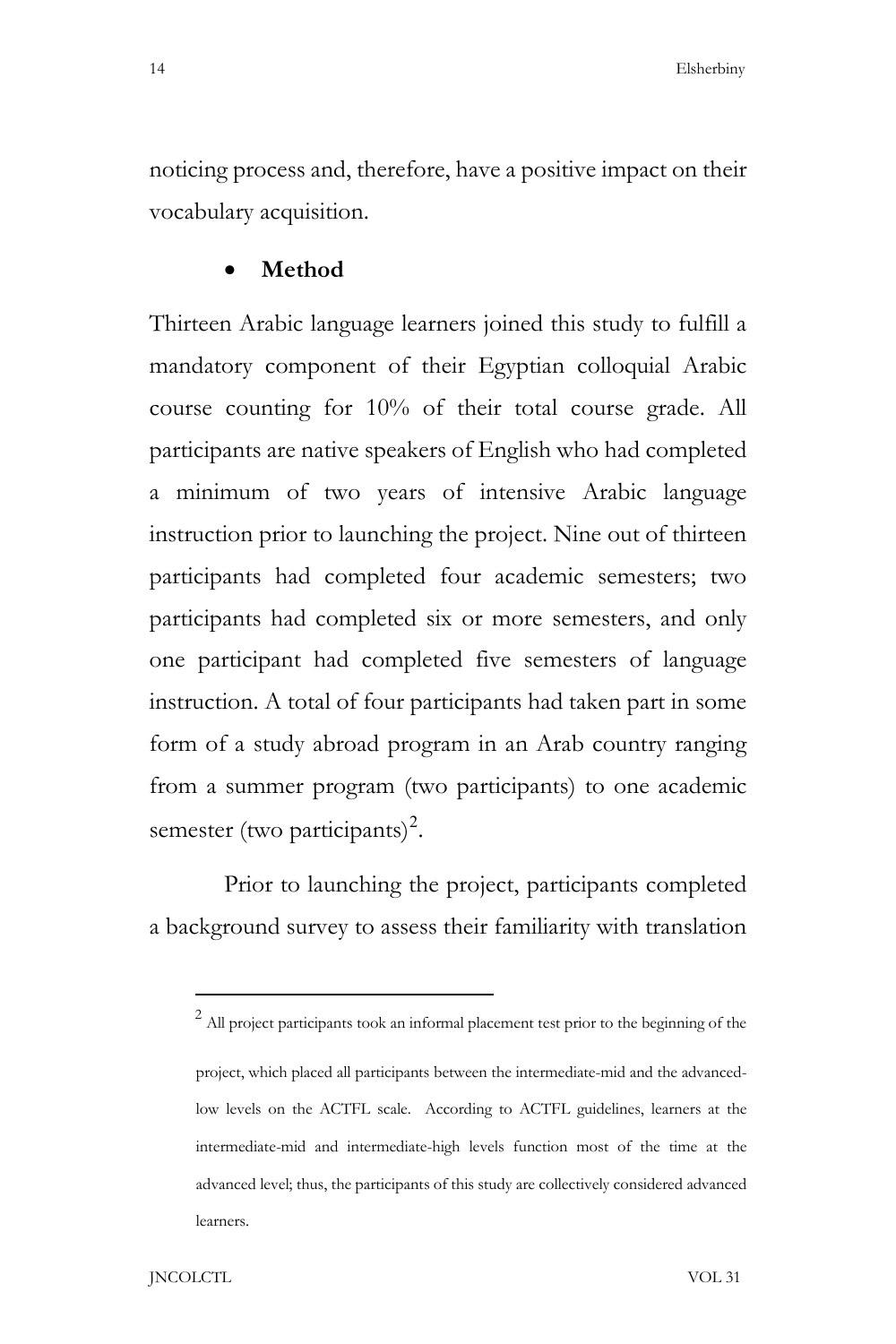in the language classroom. Their answers indicated that none of them had participated in a translation course prior to this project, and that only one participant had worked with translation as an integral part of their language study; furthermore, only one participant had some experience in professional translation. While the findings of the survey indicate very little to no experience in professional translation or in working with translation as an integral part of their coursework, all participants responded positively when asked whether they think translation can help them achieve their language goals. The gap between the students' perception of the benefits of translation on one hand, and the reality of their classroom instruction on the other hand is quite relevant, as we will discuss in detail in the results section.

JNCOLCTL VOL 31 When asked to self-assess their level of oral comprehension in colloquial Arabic, five out of 13 participants assessed their level as 'unsatisfactory'. Seven participants assessed their level as 'satisfactory', and only one participant assessed their level as 'good'. Particularly interesting was the profile that emerged in relation to the degree to which participants were exposed to audiovisual materials in colloquial Arabic prior to this project: less than half of the participants (N=6) stated that they only watched a couple of films in colloquial Arabic, while two participants only watched short clips on social media on an occasional basis, and seven of them only watched short clips and music video clips. Furthermore,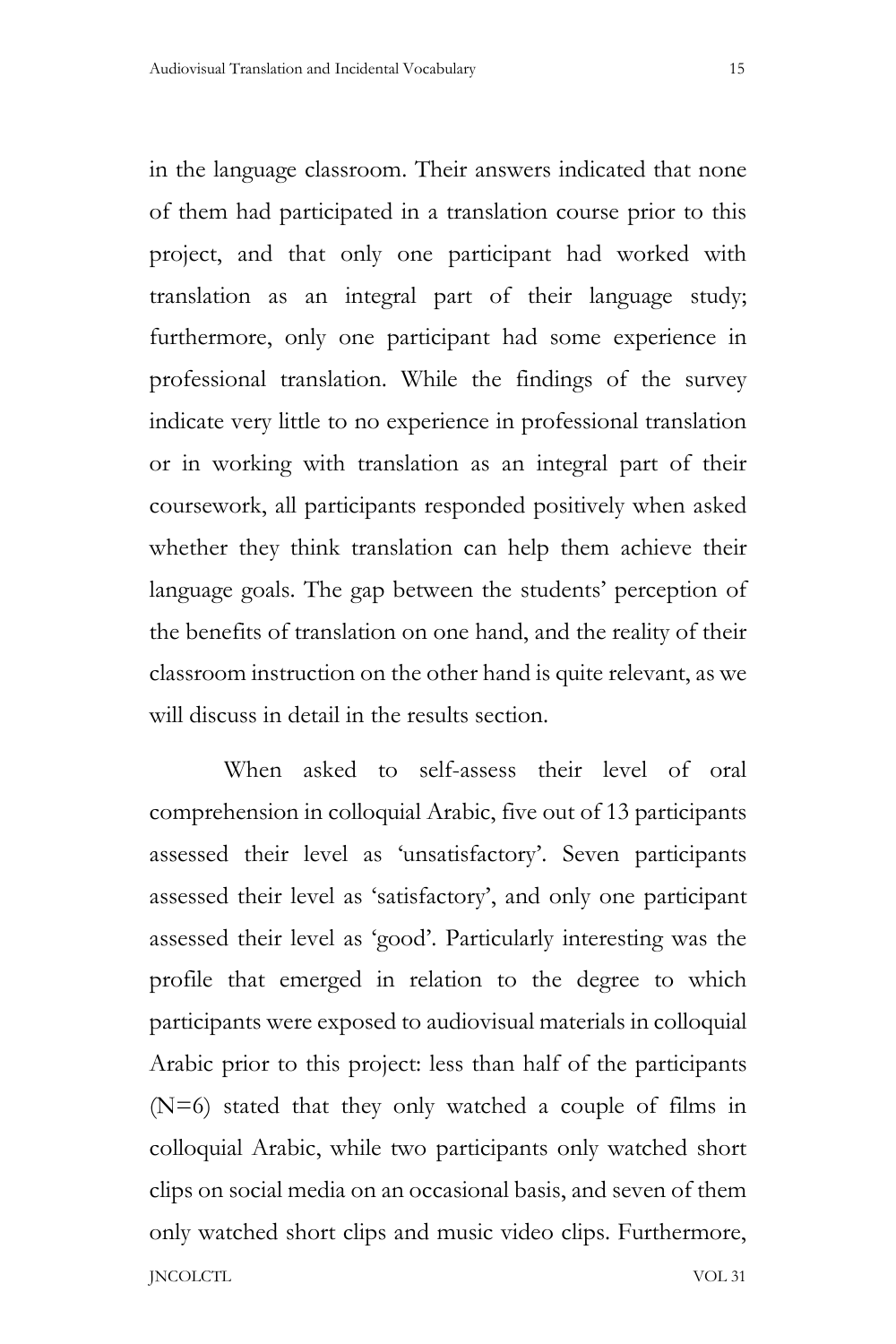all participants reported that they rely on English subtitles to watch audiovisual content in Arabic. When asked to assess their comprehension of un-subtitled content in Arabic on a scale of 1 to 5 (1 being the lowest and 5 the highest), over half of the respondents assessed their comprehension at level 2, while five of them chose level 3, and none of them assessed their comprehension at any of the two higher levels (4 or 5). Additional information was collected on the participants' ability to use a subtitling software, which showed that none of them had any familiarity with such software, and that only two of them had partaken in a subtitling activity; however, it is unclear if that was in Arabic or in a different language.

In summary, although the language proficiency of the project participants was estimated to be at the advanced level, most of them reported a lack of confidence when taking on audiovisual materials in Arabic, and infrequent, intermittent exposure to said materials; finally, all of them relied on English subtitles when engaging with audiovisual materials.

## **1. Selection of Material**

The selected film for the project is a 1995 romantic comedy from Egypt with a total duration of 147 minutes. The selection was made based on the lexical, syntactic, and discursive features of the language, which align with those of the ACTFL advanced-level guidelines for listening, thus making the input comprehensible (Krashen 1985) and pedagogically viable for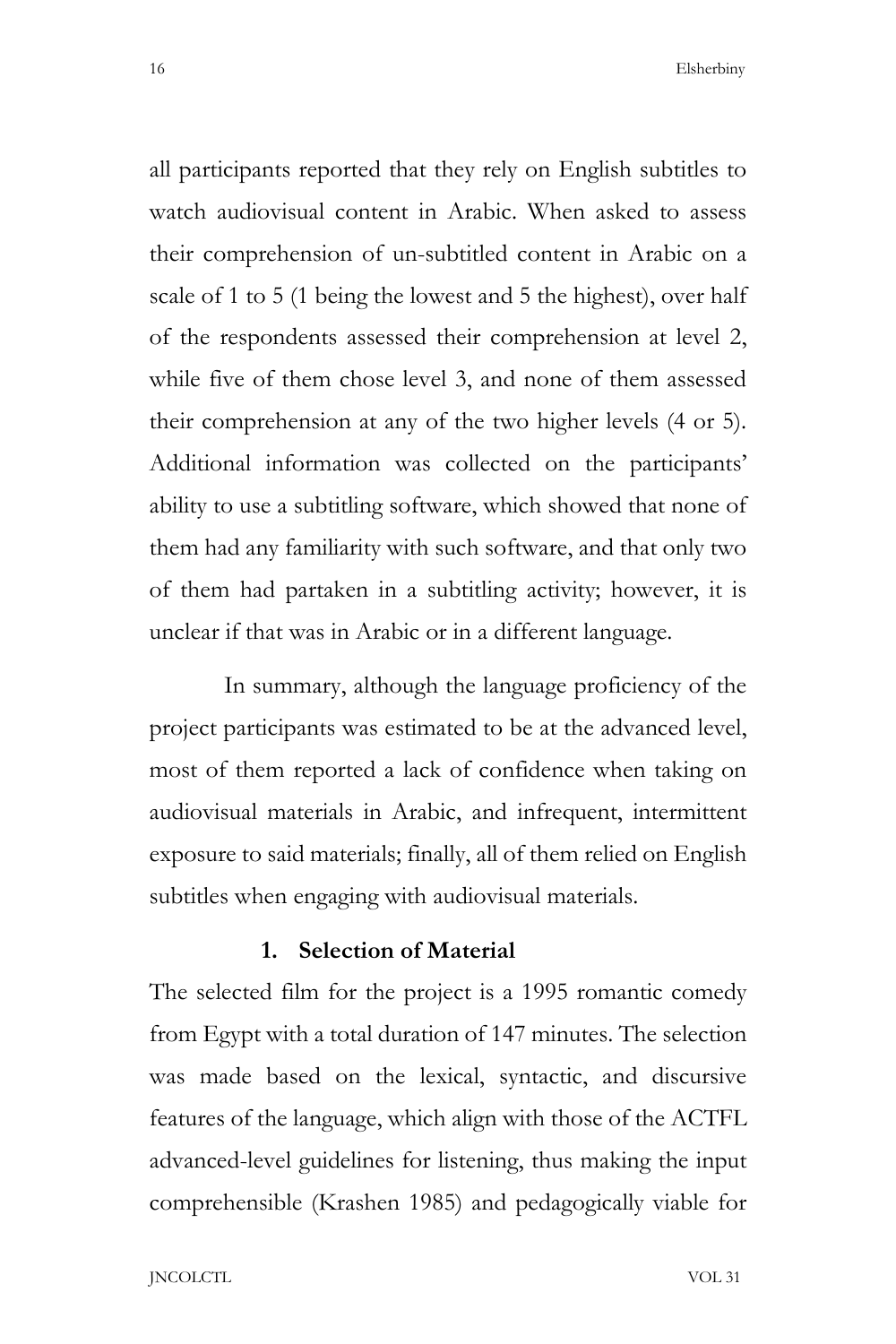advanced learners of the language. More specifically, the language of the film includes mostly non-technical, highfrequency vocabulary, while the sentences are of medium length with a few embedded sentences and compound connectors.

#### **2. Procedures**

The project took place over a period of eight weeks. Participants worked individually and in pairs on global comprehension, in-class discussions, extraction and editing of the transcript, establishing time-codes, and carrying out the translation, before inserting the subtitles in the multimedia file that was provided. Participants were given detailed guidelines with specific deadlines for each task. The guidelines contained various listening and translation strategies, as well as tips on how to use the subtitling software Aegisub.

During the first week, the multimedia file was made available for participants who were asked to watch the film at home and prepare to discuss it in class and share their own reflections on it. The following week, a list of the core vocabulary was introduced in class and a few in-class exercises were carried out in order to verify the global comprehension of the story and establish a clear timeline of the plot. Participants were then randomly divided into teams of two, and each team was assigned a 20-30 min clip of the film. Teams were then asked to closely watch the clip that was assigned to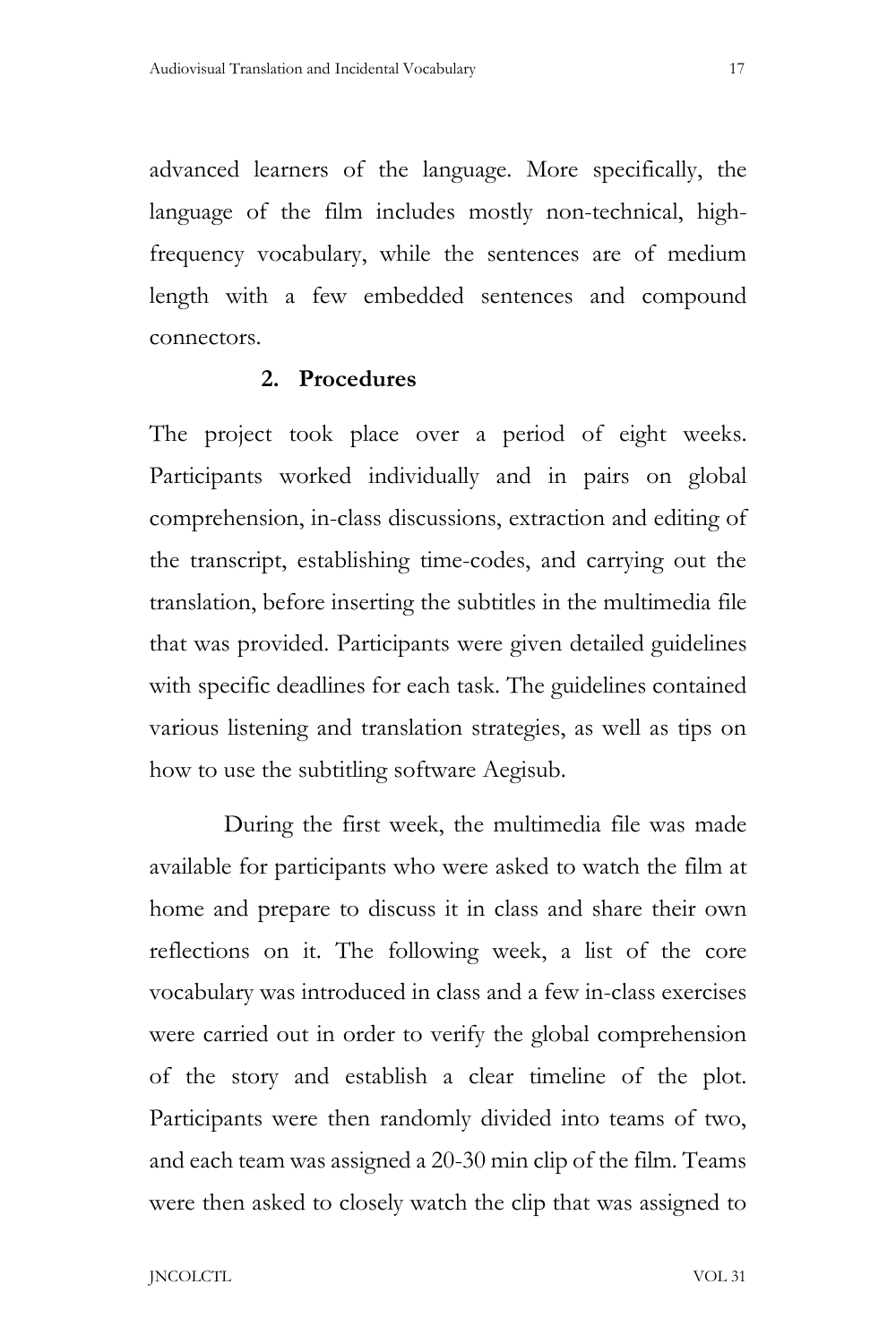them and create a 4-minute video on the Flipgrid platform, where they gave a summary of their clip. The purpose of this exercise was to consolidate the information that was discussed in class as well as to offer the various teams the opportunity to hear from other teams a summary of their respective clips so that they can better contextualize their understanding of their own clip to ensure continuity.

In week three, a Google Doc file was created for each team; this is where participants were asked to carry out the translation and share any questions and comments for the instructor or for their team partner. Participants were also given a list of tips to overcome any gaps in their understanding of the dialogue because of inaudible speech or an increased speech rate. These tips included relying on visual clues to make educated guesses, slowing the speech rate on their media player, identifying three possibilities for each gap and looking them up in the dictionary and, finally, meeting with a tutor.

Each team devised their own strategy to carry out the translation of their clip. The instructor monitored the progress made by each team on a weekly basis and provided feedback in the appropriate section of the Google Doc. The feedback varied from giving clues in English to writing out a specific line in Arabic; however, on no occasion was a direct translation offered. The feedback process required multiple rounds of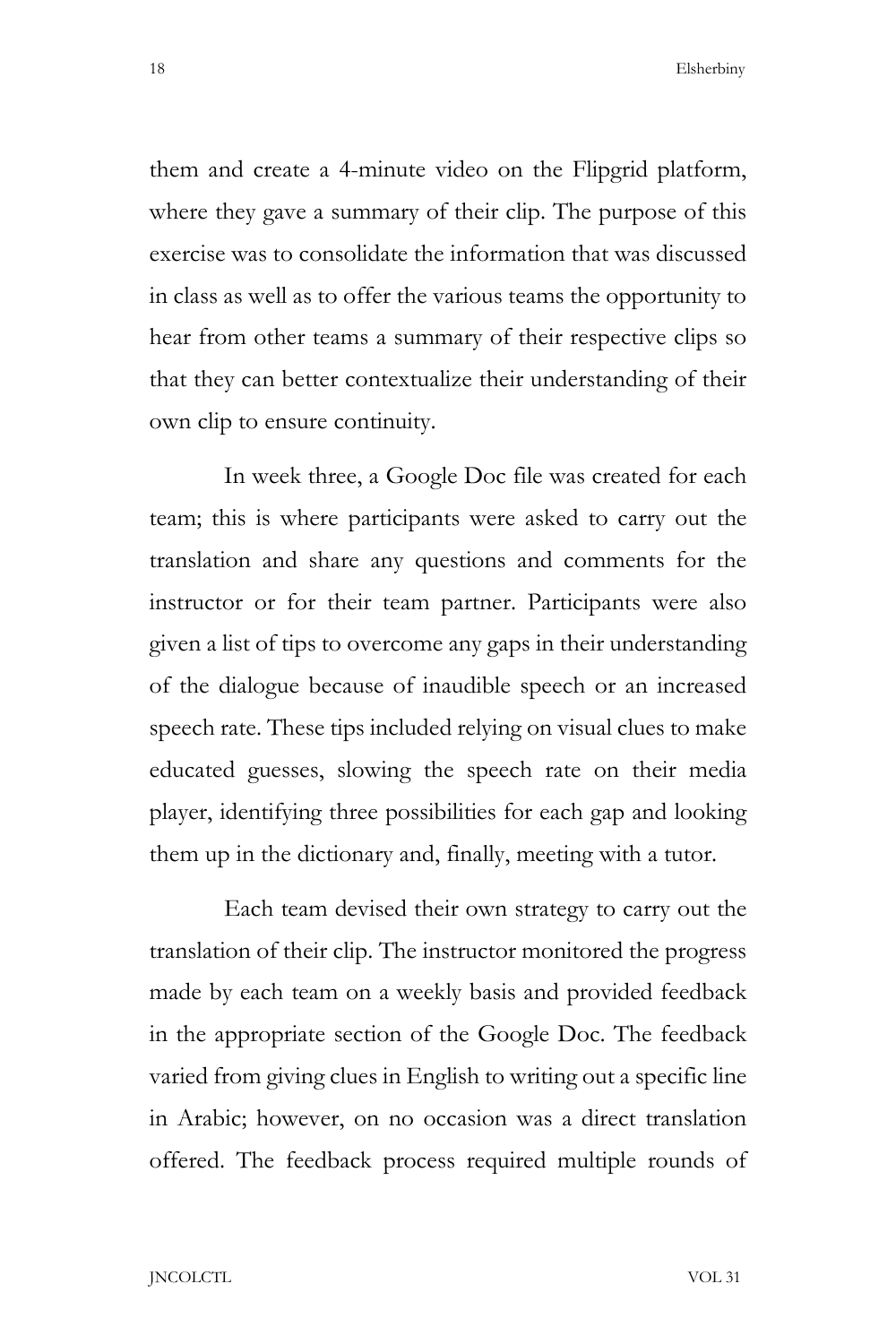revisions for each team to guide them through the extraction and translation process.

In weeks 4, 5, and 6, three translation workshops were organized in a language laboratory. During these workshops, students worked on separate devices and had access to the multimedia file and to the Google doc where they carried out the transcription and translation. The purpose of the workshops was to zoom in on the more challenging parts of the dialogue and to guide students through the transcription process by providing immediate feedback. Prior to each workshop, students were asked to identify three to five lines that they are struggling to understand, which the instructor would play at a lower speech rate or for which he would make contextual references and associations to help clarify. Due to time constraints, the instructor occasionally had to resort to repeating the line themselves in a different intonation to emphasize and draw attention to a problematic grammatical structure, which the students would work on unpacking and understanding under the instructor's guidance. This process often involved writing the line on the board and giving examples of how the structure/word in question can be used in another context. It was observed that most teams worked together on the translation of their assigned clip during the workshop, while others split the clip equally, and finally one team divided the workload in a way so that one partner would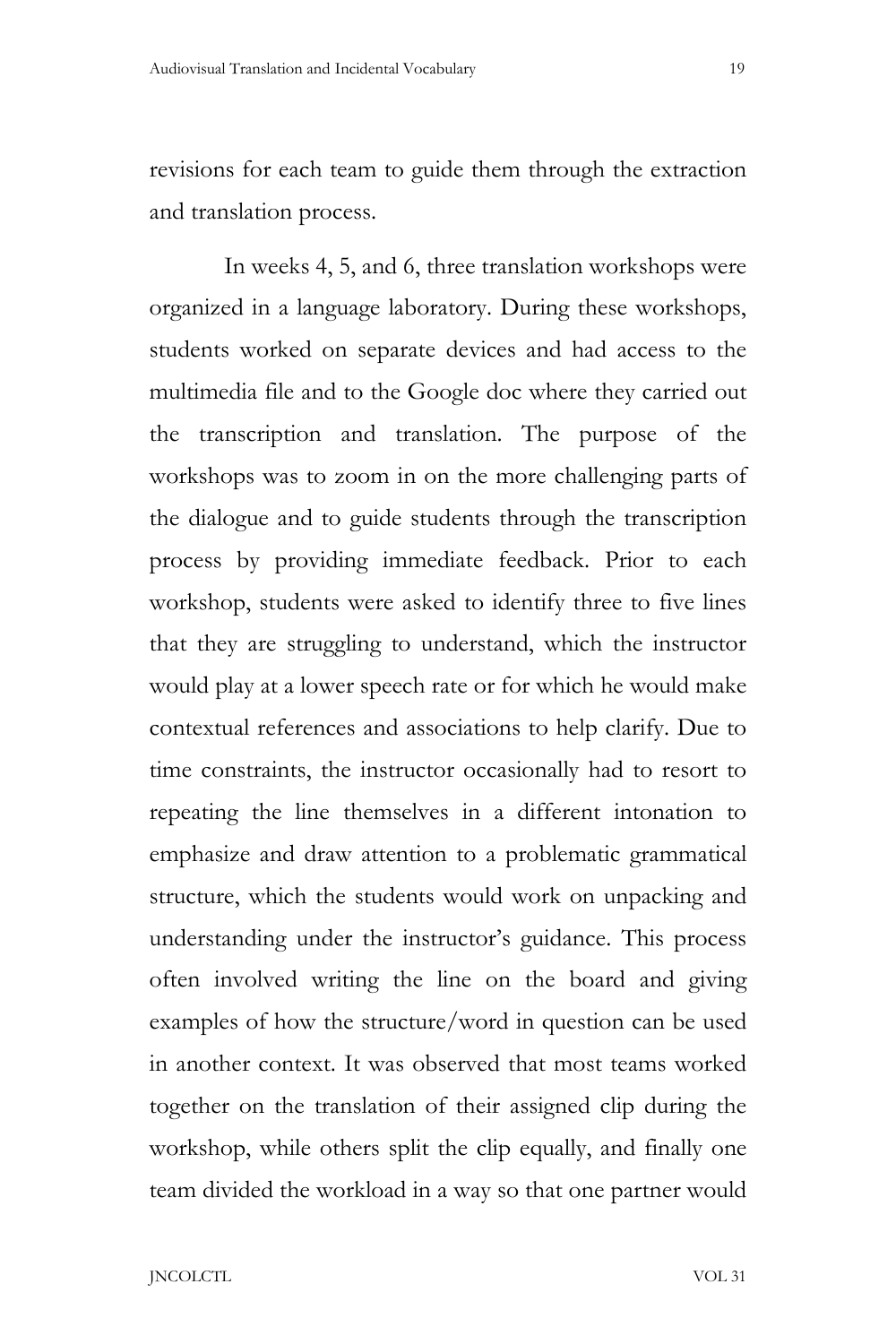be responsible for creating the Arabic transcript, while the other partner would translate the transcript into English.

Upon completion of the translation activity in week 8 and the successful insertion of the subtitles via the Aegisub software, participants were asked to complete a post-project survey. The survey contained a total of 18 questions structured in three distinct sections: the first one is language-specific and aimed to measure the linguistic progress made by students; the second part is software-related and aimed to assess the usefulness of learning how to utilize a subtitling software as perceived by participants; and the last section addressed the participants' perception of the impact of the project on their confidence in taking on authentic listening materials in colloquial Arabic.

More specifically, the first section of the survey aimed to 1) assess the effectiveness of the project in the acquisition of new vocabulary items and idiomatic expressions; 2) collect a somewhat representative sample of said items/expressions; 3) measure the participants' ability to use these items/expressions meaningfully; 3) assess any improvement that would have taken place in regard to the participants' understanding of the sentence structure in colloquial Arabic; and 4) assess the participants perception of the effectiveness of comparing Arabic and English structures during the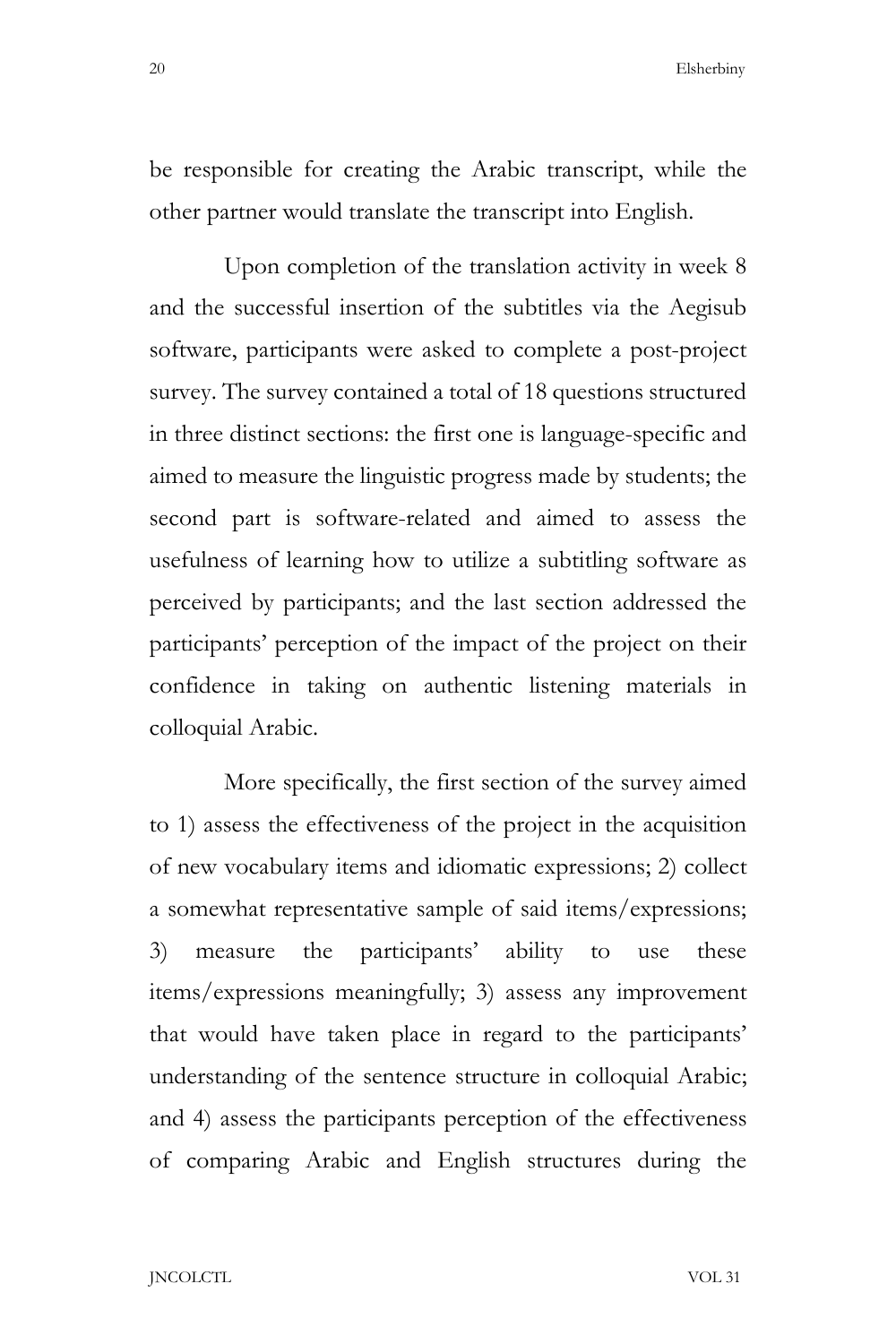translation process in increasing their understanding of said structures.

The second section aimed to assess 1) the usefulness of learning how to utilize a subtitling software; and 2) the likelihood of the participants continuing to use the same software on their own for personal or professional purposes. The third and final section aimed to 1) understand the impact the project had on the participants' confidence in taking on authentic listening materials in colloquial Arabic; 2) assess the impact of the project in enhancing the participants' intercultural awareness; and finally, 3) understand the participants' perception of the impact of the project on the improvement of their overall oral comprehension skills and on its usefulness in helping them achieve their language learning goals.

Descriptive statistics including frequencies were analyzed using Google Forms. Statistical Packages for the Social Sciences (SPSS) version 25 was used to conduct crosstabulation and Pearson Chi-square tests for independence to determine significant relationships between categorical variables in question, with significance levels set at 0.05.

#### **3. Results**

Upon completion of the project, participants were asked to complete all three parts of the post-project questionnaire, while being assured that their responses would in no way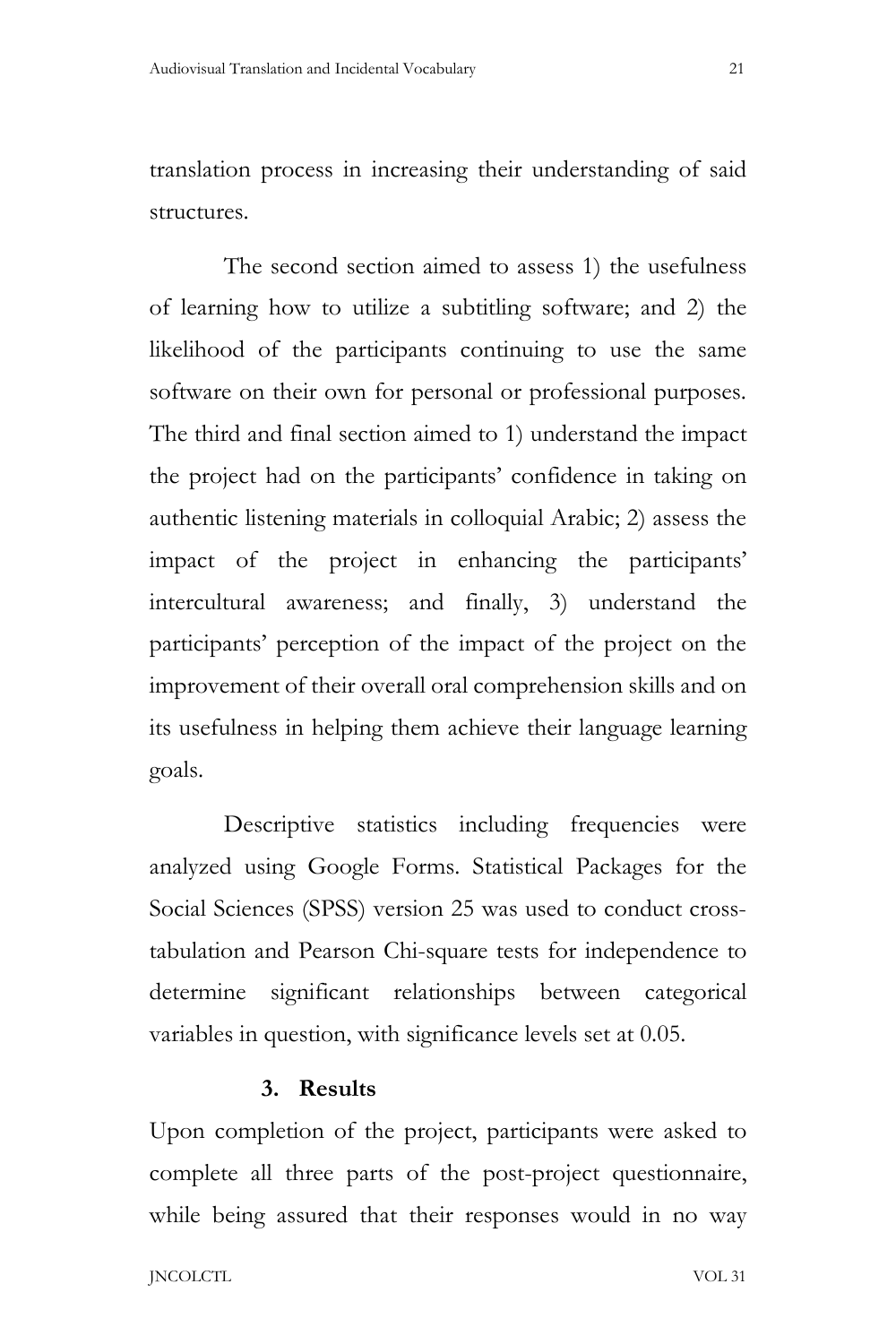m

inform their project grade. In the following paragraphs, we present a summary of these results for each of the three different sections separately.

## **4.1. Language Skills**

When asked about the number of vocabulary items that they were able to acquire as a result of the project, five out of seven participants stated that they learned 10 or fewer new words, and four participants stated that they learned twenty or fewer words, and finally four participants stated that they learned over twenty new words (Figure 1).

In your opinion, how beneficial was the subtitling project in helping you acquire new vocabulary?

13 responses



*Figure 1.* Participant responses on the benefit of the project in helping them acquire new vocabulary.

Participants were asked to produce a few examples of the vocabulary items that they acquired. Each participant produced an average of five or more words, half of which were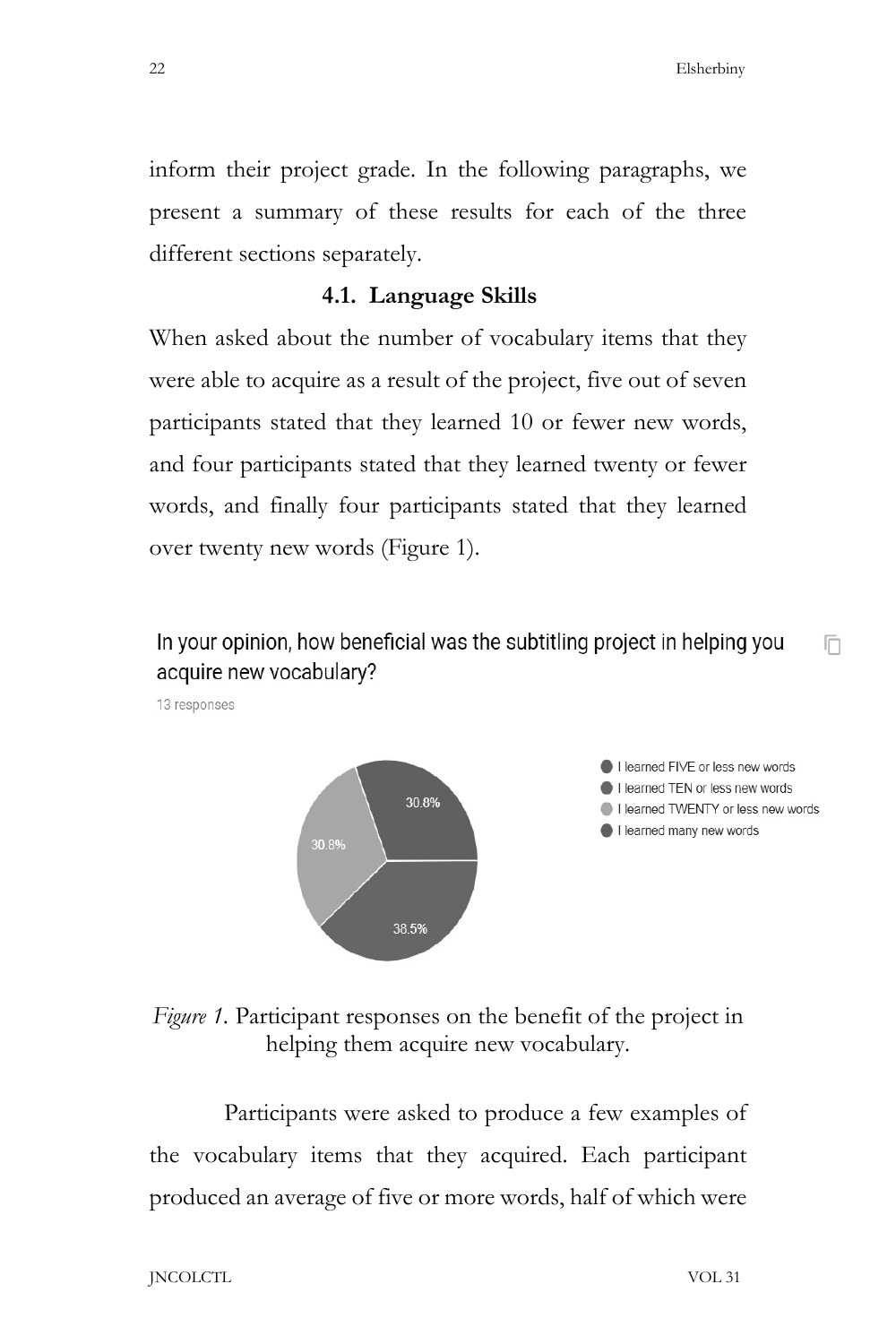nouns, and the other half was equally distributed between adjectives and verbs. When asked to assess their ability to use these words spontaneously in their speech, two out of 13 participants stated that they were very confident, five participants stated that they were sufficiently confident, and six participants stated that they lacked confidence in using these items spontaneously, but that they were confident in their ability to recognize them in speech.

On the other hand, when asked to evaluate the usefulness of the project in acquiring new idiomatic expressions, only one participant stated that they have learned several expressions, 10 participants stated that they learned a couple of expressions, and two participants did not learn any expressions. Here too, participants were asked to list one or more of the idiomatic expressions that they learned: three out of 13 participants did not write any examples, and the remaining 10 produced an average of one idiomatic expression per participant.

Furthermore, seven participants thought that the project was helpful in understanding how sentence structure works in Egyptian colloquial Arabic, while five of them thought it was moderately helpful, and only one participant thought it wasn't helpful. All participants, however, agreed that the opportunity to compare sentence structures and vocabulary items in colloquial Arabic and English helped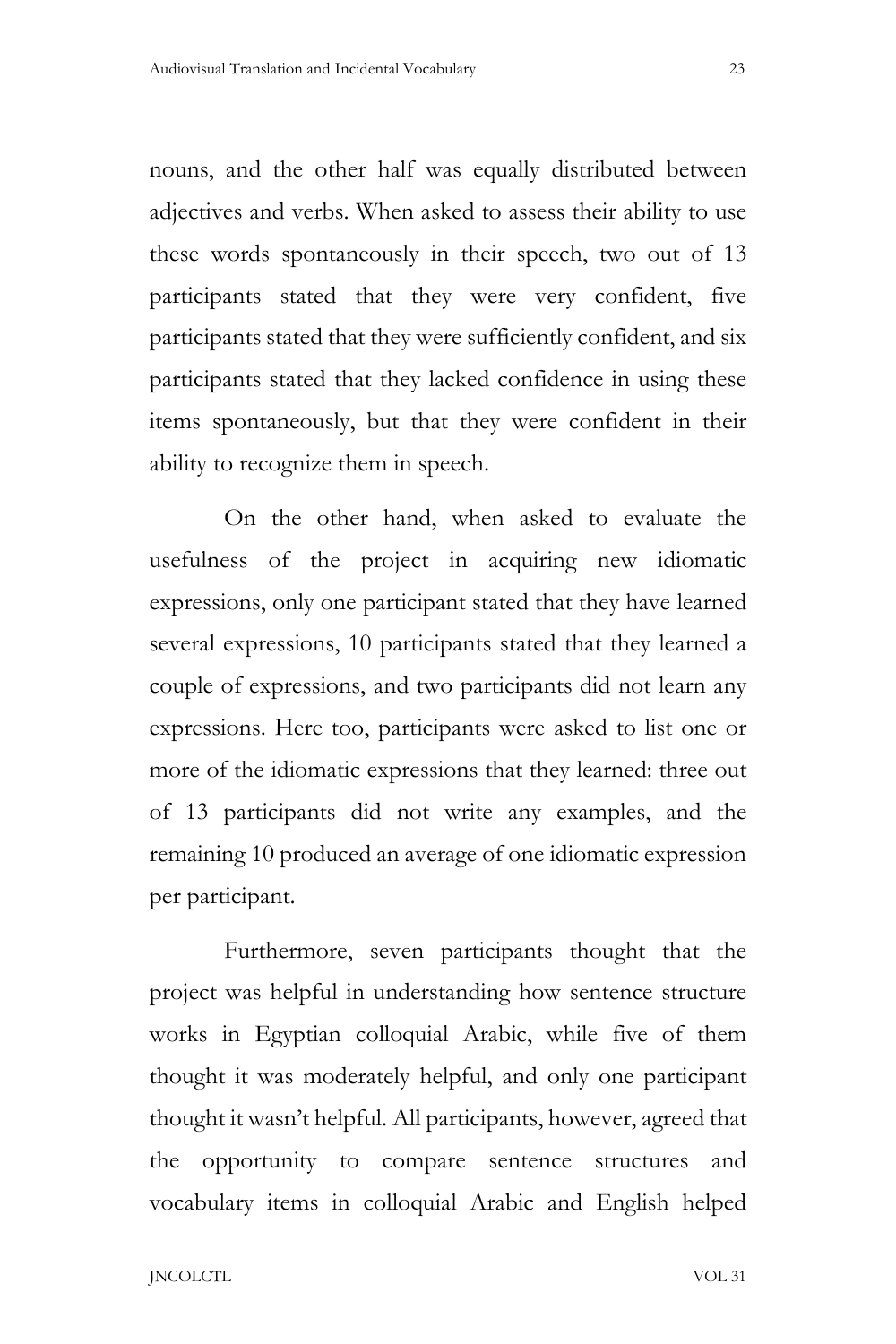improve their understanding of such structures or vocabulary items (Figure 2).

When translating the lines of your clip, did having the opportunity to compare sentence structures/vocabulary in Colloquial Arabic and English help improve your understanding of said structures/vocabulary in Colloquial Arabic?

13 responses





#### **4.2. Transferrable skills**

The second section of the questionnaire aimed to determine the usefulness of working on transferable skills such as the act of subtitling and the use of a subtitling software. Nine out of 13 participants thought that learning how to use a subtitling software was a useful skill, and the remaining four participants thought that it was not a particularly useful skill. Four participants stated that they were either unlikely or very unlikely to use a subtitling software on their own for personal or professional purposes, while six participants stated that they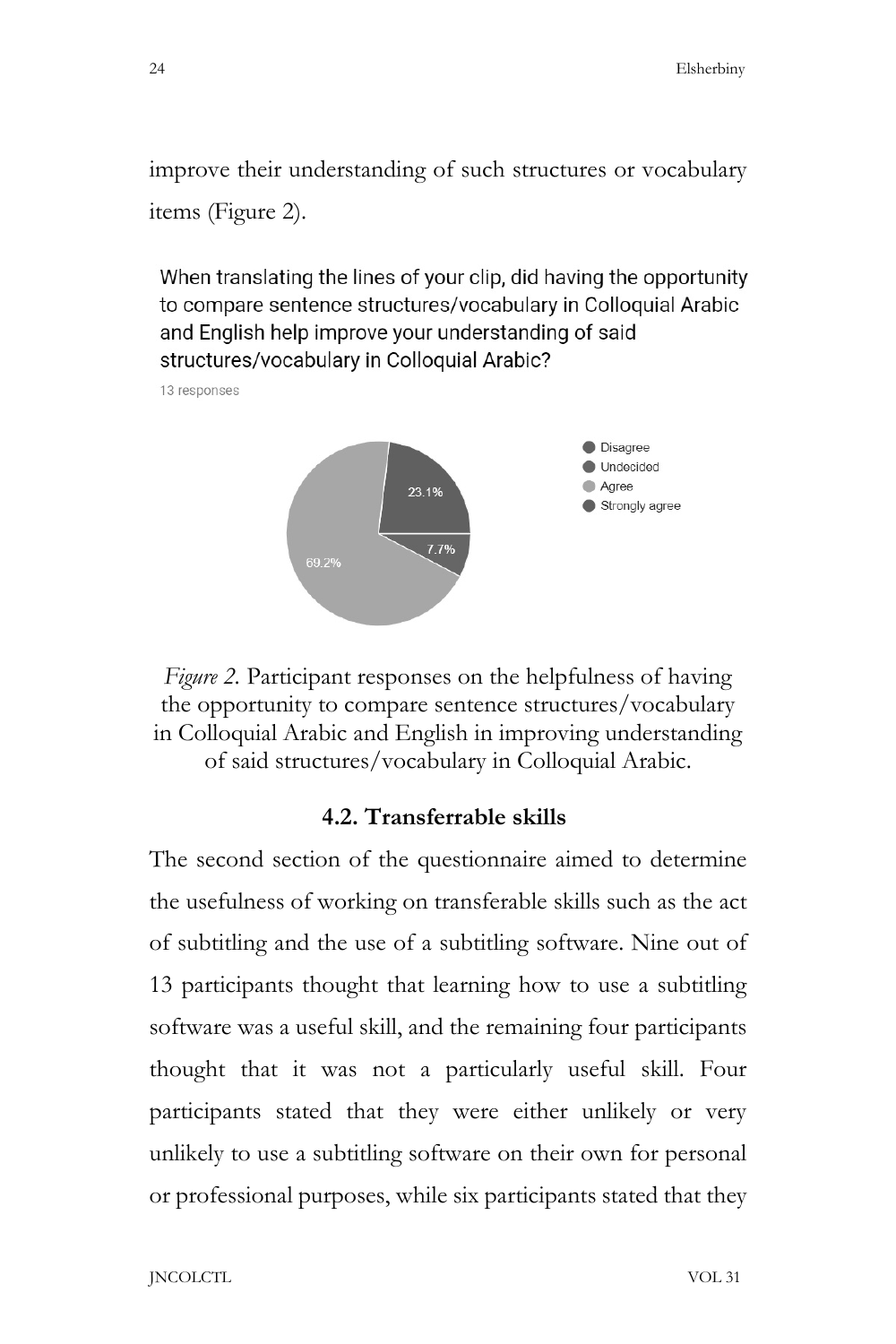were either very likely or likely to do so. The remaining two participants were uncertain.

## **4.3 Non-measurable components**

In the third section of the questionnaire, participants were asked to evaluate the impact that the project had on their confidence in taking on authentic listening materials in colloquial Arabic. All participants stated that they feel more confident in their listening skills, and 10 of them stated that they are likely to make watching audiovisual materials in Egyptian colloquial Arabic an integral part of their language study routine (Figure 3).

How likely are you to make watching audiovisual materials in ECA an integral part of your language study routine?





# *Figure 3.* Participant responses on their likelihood of making audiovisual materials in ECA an integral part of their language study routine.

In terms of meaningful exposure to elements of Egyptian culture, the overwhelming majority of the participants ( $N=12$ ) felt that they have a better understanding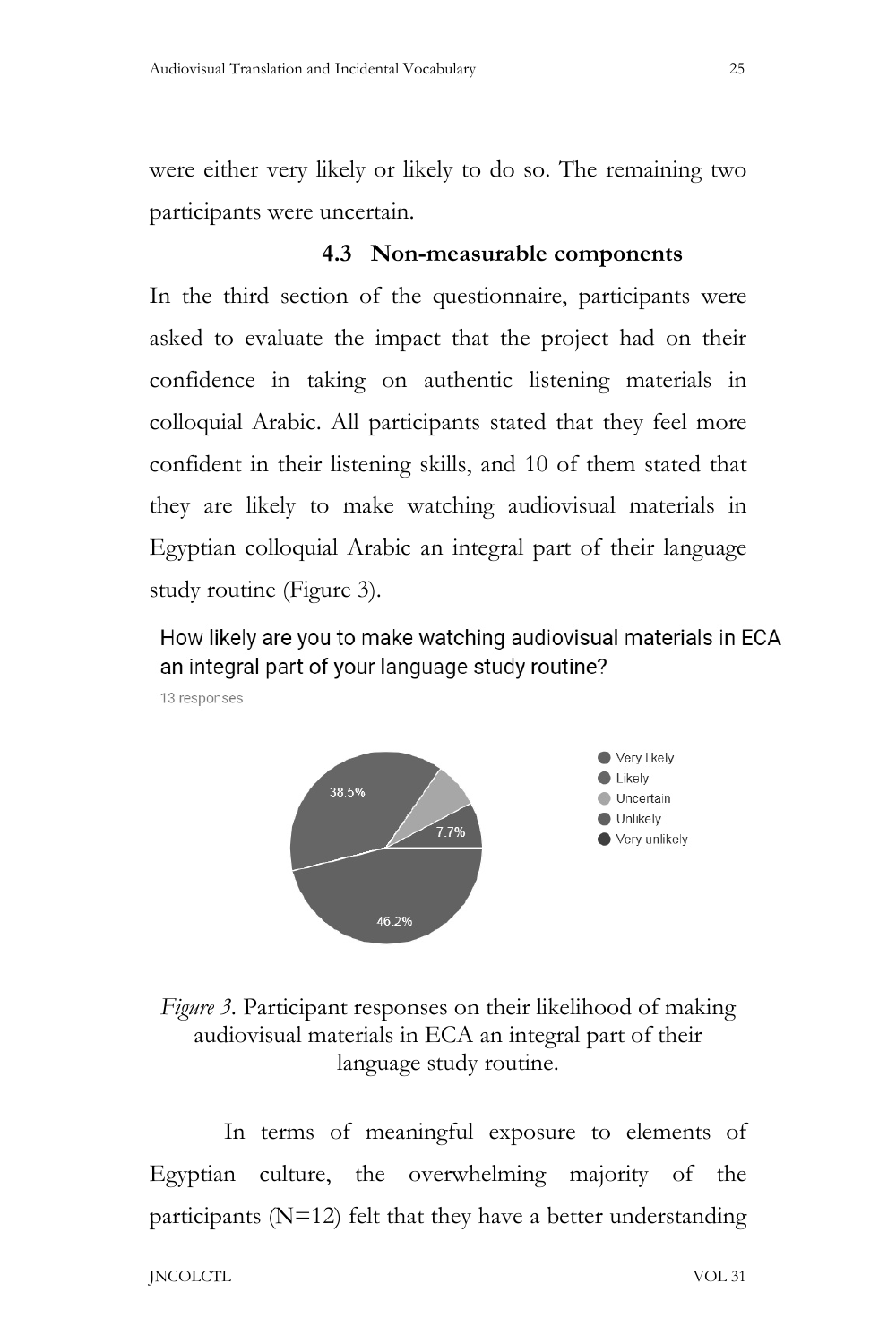of some aspects of Egyptian culture, while only one participant was undecided. Finally, 12 out of 13 participants perceived this activity as being useful for their language learning goals.

Furthermore, cross-tabulation and chi-square tests of independence were performed to examine the relation between a number of variables. The first two variables that we looked at were the progress made by participants in terms of number of acquired vocabulary items and prior experience working with translation as an integral part of language study. As can be seen in Table 2, there is no significant relationship between the number of acquired vocabulary items and experience working with translation as an integral part of language study. Similarly, no correlation was observed between the number of acquired vocabulary items and work modality, regardless of whether each participant worked on the translation or only on the transcription of the dialogue.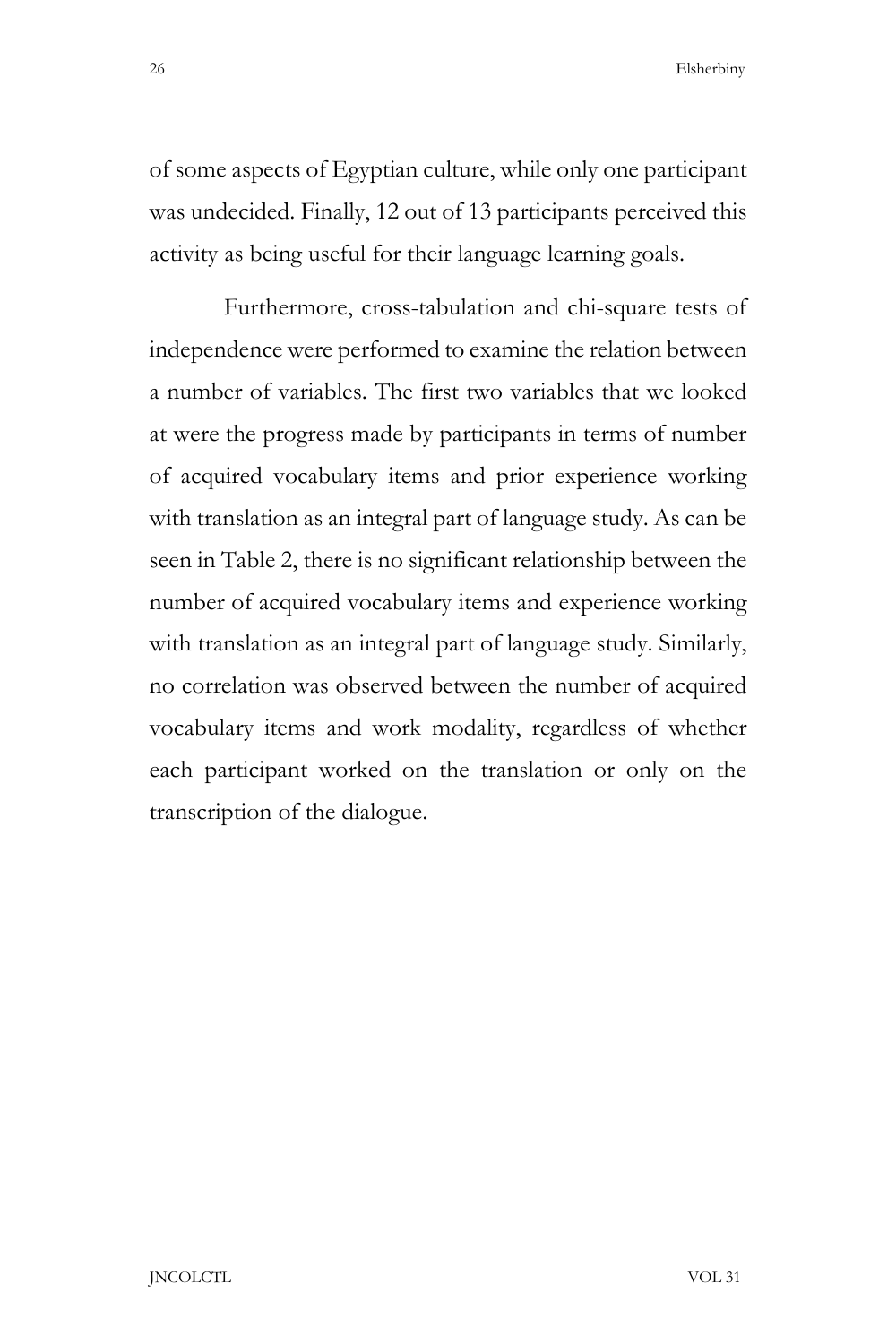|              | Experience     |                |                |
|--------------|----------------|----------------|----------------|
|              | working with   |                |                |
| Number of    | translation as |                |                |
| acquired     | integral part  |                |                |
| vocabulary   | of language    |                |                |
| items        | study          |                | Total          |
|              | No             | Yes            |                |
| TEN or fewer | 4              | $\mathbf{1}$   | 5              |
| TWENTY or    | $\overline{4}$ | $\Omega$       | $\overline{4}$ |
| fewer        |                |                |                |
| Many new     | 3              | $\mathbf{1}$   | 4              |
| words        |                |                |                |
| Total        | 11             | $\overline{c}$ | 13             |

*Table 1.* Number of acquired vocabulary items by prior experience with translation

While no significant correlation was observed between vocabulary acquisition and participants' prior experience in working with translation, the same does not hold true for idiomatic expressions. When we examined the relation between progress with the number of acquired idiomatic expressions and prior experience working with translation as an integral part of language study, as can be seen in Table 2, we observed a significant relationship between these two variables.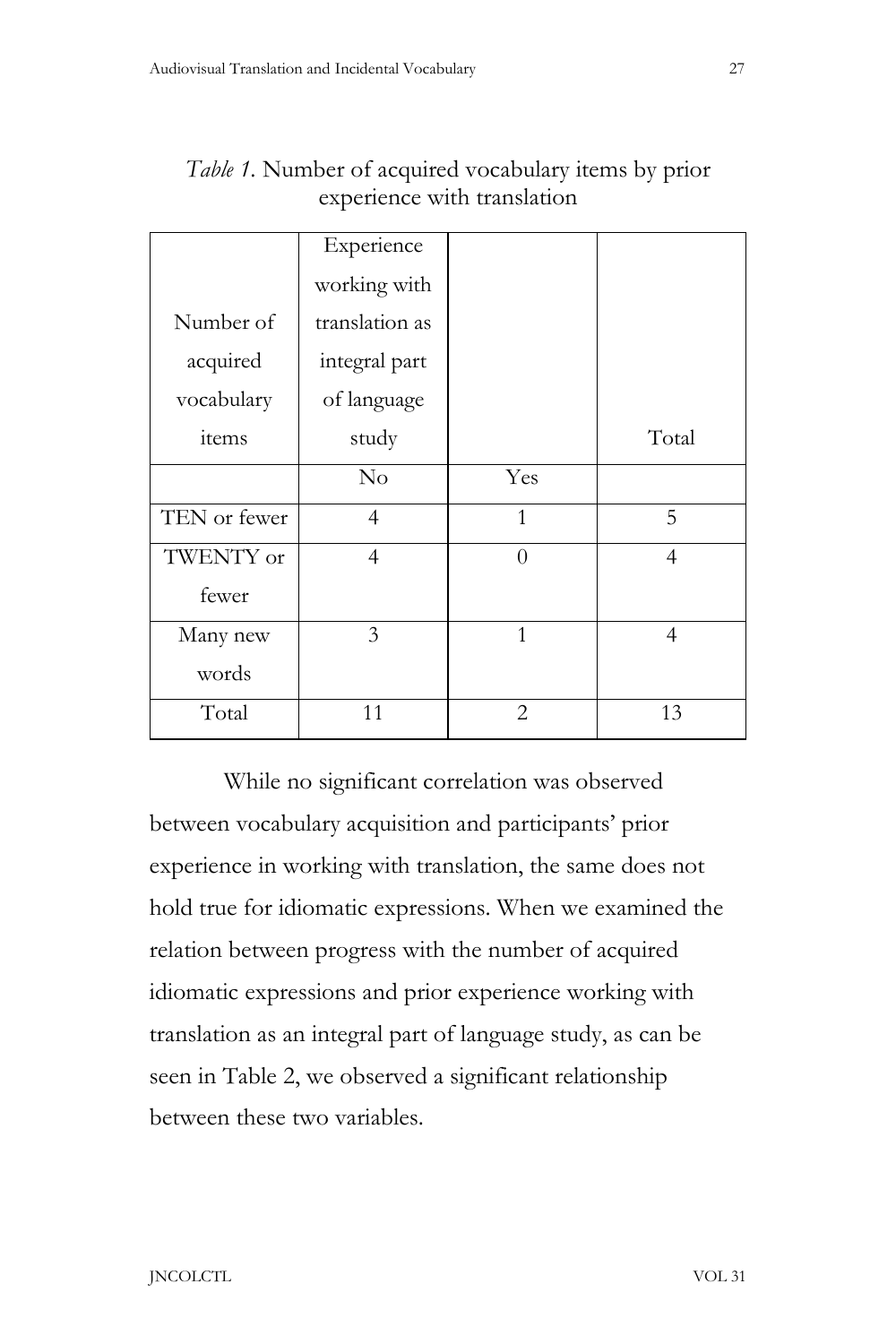|                     | Experience working        |          |       |
|---------------------|---------------------------|----------|-------|
| Number of           | with translation as an    |          |       |
| acquired idiomatic  | integral part of language |          |       |
| expressions         | study                     |          | Total |
|                     | $\rm No$                  | Yes      |       |
| I did not learn any | $\overline{2}$            | $\theta$ | 2     |
| new idiomatic       |                           |          |       |
| expressions         |                           |          |       |
| I learned a couple  | $\Omega$                  | 1        | 10    |
| of idiomatic        |                           |          |       |
| expressions         |                           |          |       |
| I learned several   | $\Omega$                  | 1        | 1     |
| new idiomatic       |                           |          |       |
| expressions         |                           |          |       |
| Total               | 11                        | 2        | 13    |

# *Table 2.* Number of acquired idiomatic expressions by prior experience with translation

Similarly, a significant correlation was observed between the number of acquired idiomatic expressions and work modality, whereby participants who worked on the transcript and the translation seemed to have acquired more idiomatic expressions than the one participant who worked solely on the Arabic transcript.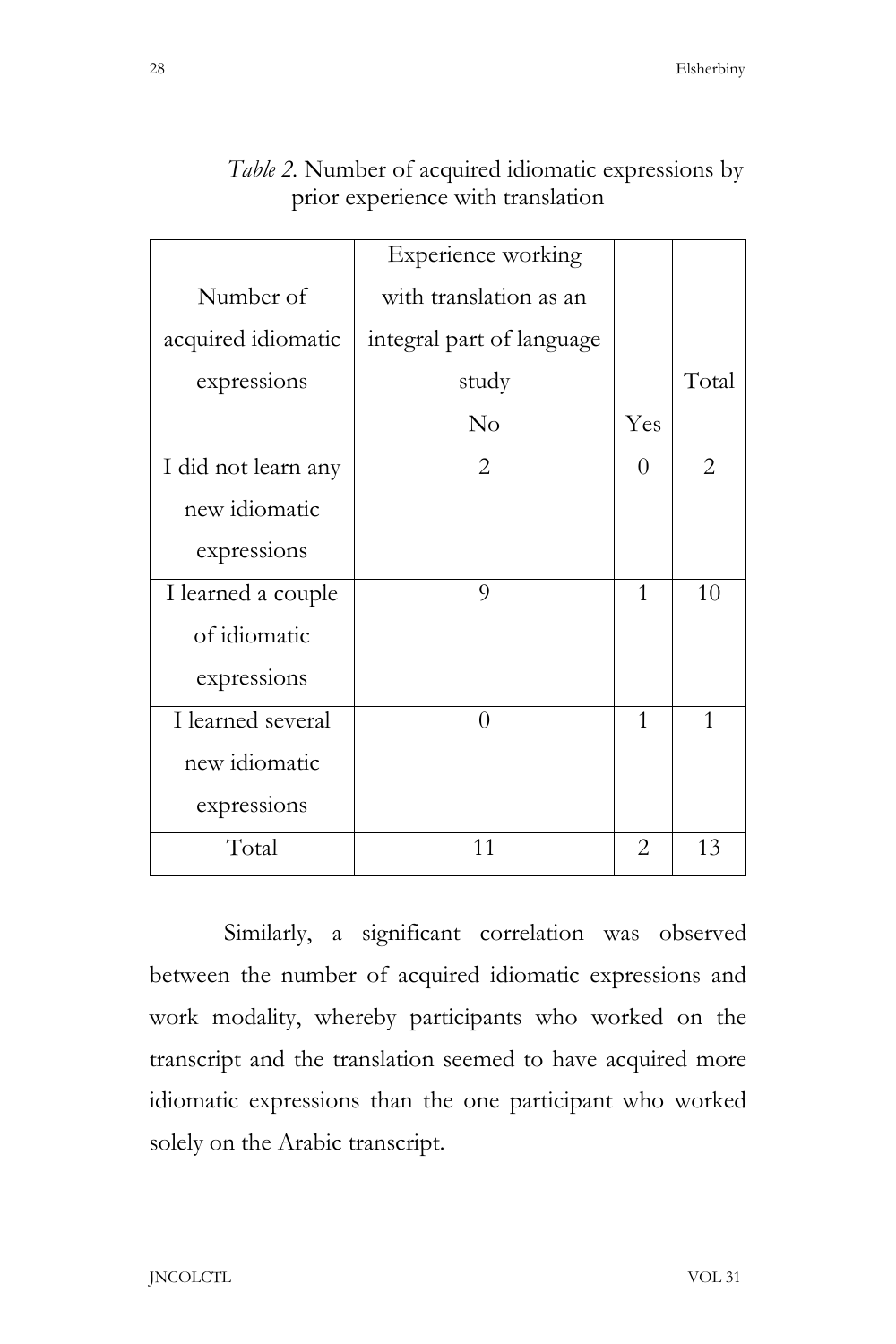| Work modality   |                 |                   |       |  |  |
|-----------------|-----------------|-------------------|-------|--|--|
|                 | We both         | I translated into |       |  |  |
| Number of       | worked on the   | English and my    |       |  |  |
| acquired        | Arabic          | partner worked    |       |  |  |
| idiomatic       | transcript AND  | on the Arabic     |       |  |  |
| expressions     | the translation | transcript        | Total |  |  |
| I did not learn | 1               | 1                 | 2     |  |  |
| any new         |                 |                   |       |  |  |
| idiomatic       |                 |                   |       |  |  |
| expressions     |                 |                   |       |  |  |
| I learned a     | 10              | $\overline{0}$    | 10    |  |  |
| couple of       |                 |                   |       |  |  |
| idiomatic       |                 |                   |       |  |  |
| expressions     |                 |                   |       |  |  |
| I learned       | $\mathbf{1}$    | $\overline{0}$    | 1     |  |  |
| several new     |                 |                   |       |  |  |
| idiomatic       |                 |                   |       |  |  |
| expressions     |                 |                   |       |  |  |
| Total           | 12              | 1                 | 13    |  |  |

# *Table 3.* Number of acquired idiomatic expressions by modality of project partner work

# **Discussion**

The present paper describes an interlingual subtitling project between colloquial Arabic and English that was carried out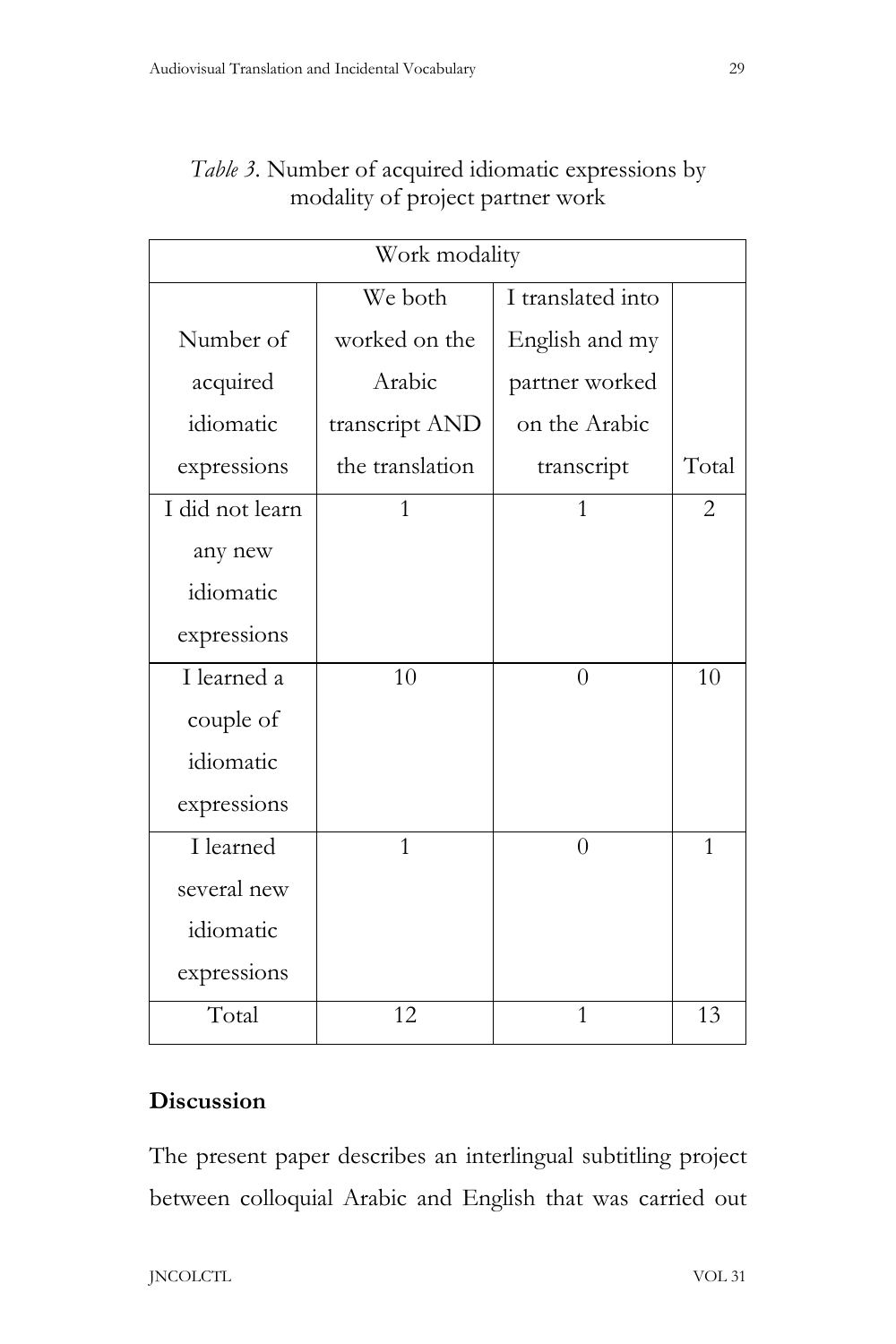with a group of (13) language learners at the advanced level. The purpose of the study was to assess the effectiveness of translating audiovisual materials, and of translation in general, in the incidental acquisition of vocabulary with regard to less commonly taught languages.

The findings of this research demonstrate that the project participants were able to expand their repertoire of vocabulary by an average of 15 new words per participant. Over half of the participants  $(N=7)$  indicated their ability to use these words actively (productive recall), while the remainder indicated their ability to understand these words in speech (receptive recall). The list of words that was produced by each participant is largely in line with the noticing hypothesis put forward by Schmidt (2001), according to which the more exposure learners have to a certain vocabulary item, the more successful noticing is (also Ellis 2003). In fact, the list produced by the participants contains high-frequency words that were frequently repeated throughout the film.

Similarly, the results on the syntax/sentence structure components also demonstrate a deeper understanding by the participants of how sentence structure works in colloquial Arabic as stated by the overwhelming majority of the participants (12 out of 13). With regard to the participants' acquisition of new idiomatic expressions, the results were modest in terms of both the number of expressions acquired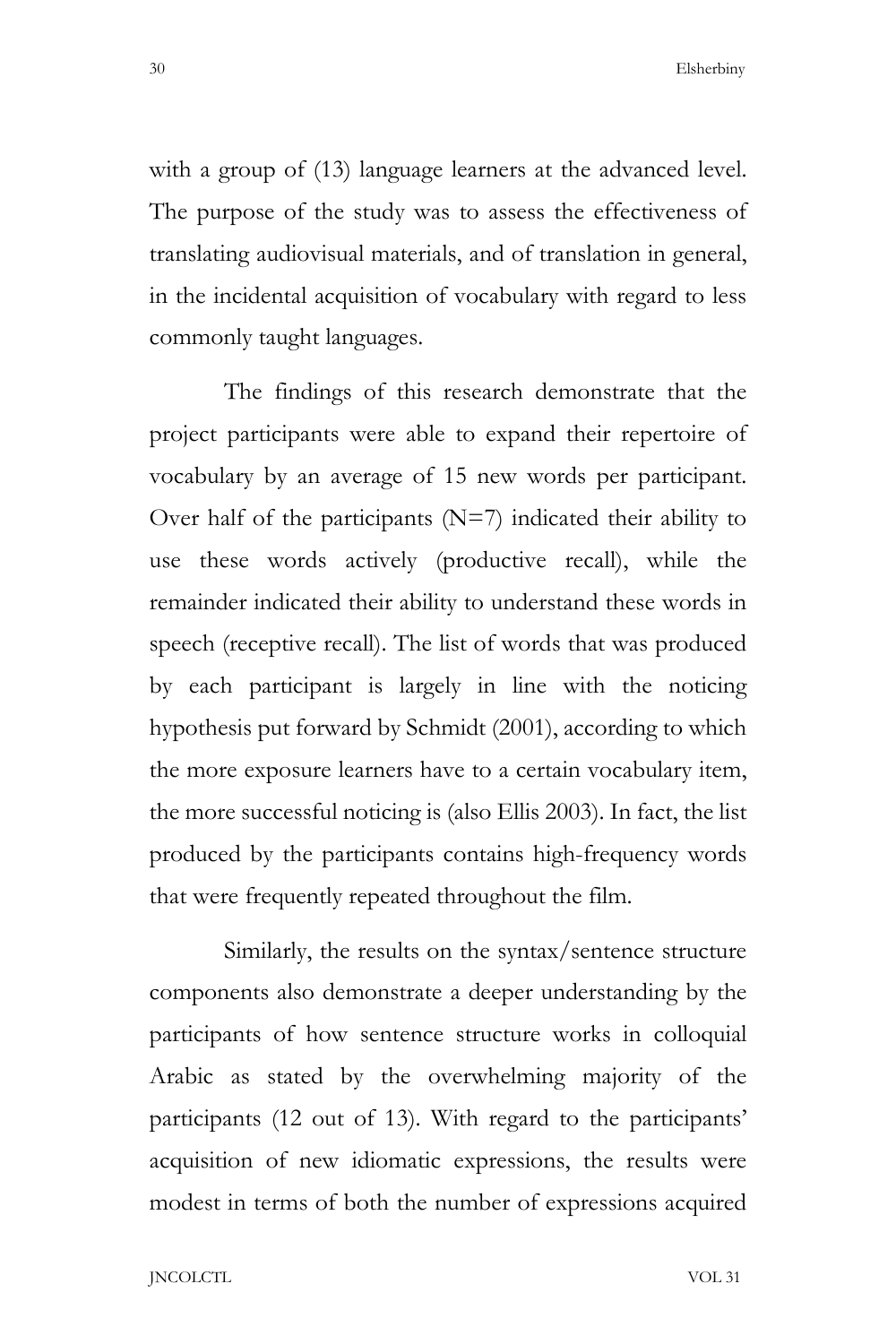(10 participants acquired only a couple of new expressions) and the examples that participants produced.

The results reported on the language component of the questionnaire are generally in line with previous empirical studies with regard to the acquisition of new vocabulary and understanding of syntactic structures, with the exception of the acquisition of idiomatic expressions. The results of the preproject questionnaire, however, demonstrated a lower listening proficiency perceived by all participants. The development of listening proficiency, particularly in diglossic languages such as Arabic, can be quite problematic, which indicates a muchneeded emphasis on listening particularly in informal settings where the colloquial variety of the language is used.

The progress made by the project participants was evaluated on three combined variables that together indicate the extent of such progress: the number of acquired vocabulary items, the number of acquired idiomatic expressions, and improvement in confidence. In processing the data, we looked closer for any significant association between these combined progress variables and the following three independent variables: the participants' exposure to audiovisual materials, working with translation as an integral part of their language study, and work modality. A strong correlation was observed between the progress made by participants and their regular exposure to translation activities, which leads us to hypothesize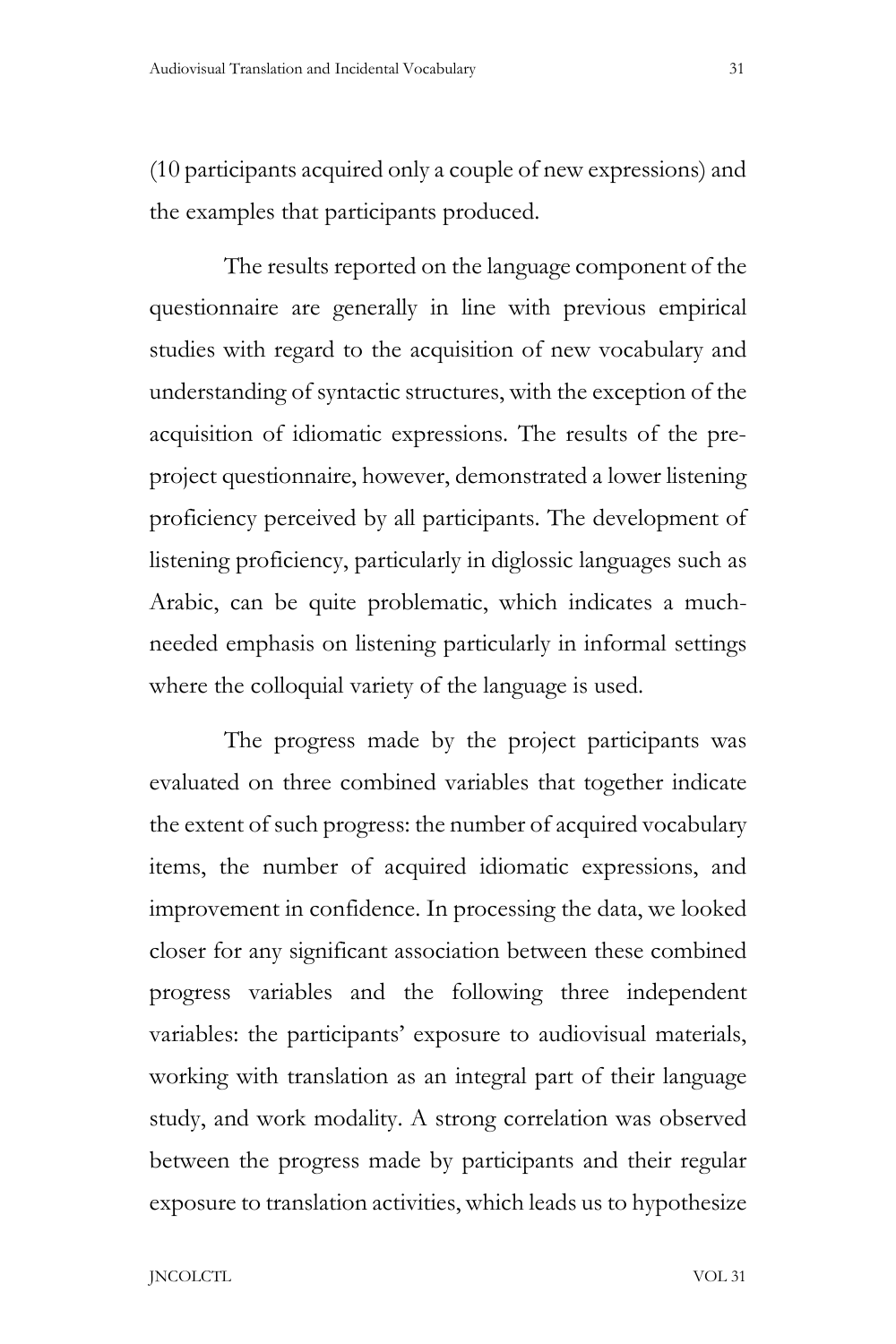that learners who are more engaged in L2 translation activities are more receptive to processing and internalizing new input. Similarly, participants who have worked in the past on translation as an integral part of their study have made more progress in the learning outcomes of the project. Finally, the one participant who reported working solely on the closed captioning part of the project made the least progress.

Furthermore, the results demonstrate that language learners perceive translation to be an effective way for them to reach their language goals, as indicated by all of the study participants. This particular result is relevant as, by rule of exclusion, it implies that the hesitancy of teaching practitioners and administrators to employ translation activities as an integral part of language instruction could be at the root of its disuse in language classrooms. With regard to the nonlanguage components of the questionnaire, the results demonstrate an increase in the participants' confidence in taking on authentic listening materials in colloquial Arabic as well as their interest in learning the skill of subtitling and that of using a subtitling software (9 participants).

The main limitation of this study was the lack of numerical data to support and accurately measure the progress made by participants in terms of vocabulary acquisition. While other studies have used pre- and posttests to assess the participants' mastery of the vocabulary items and their ability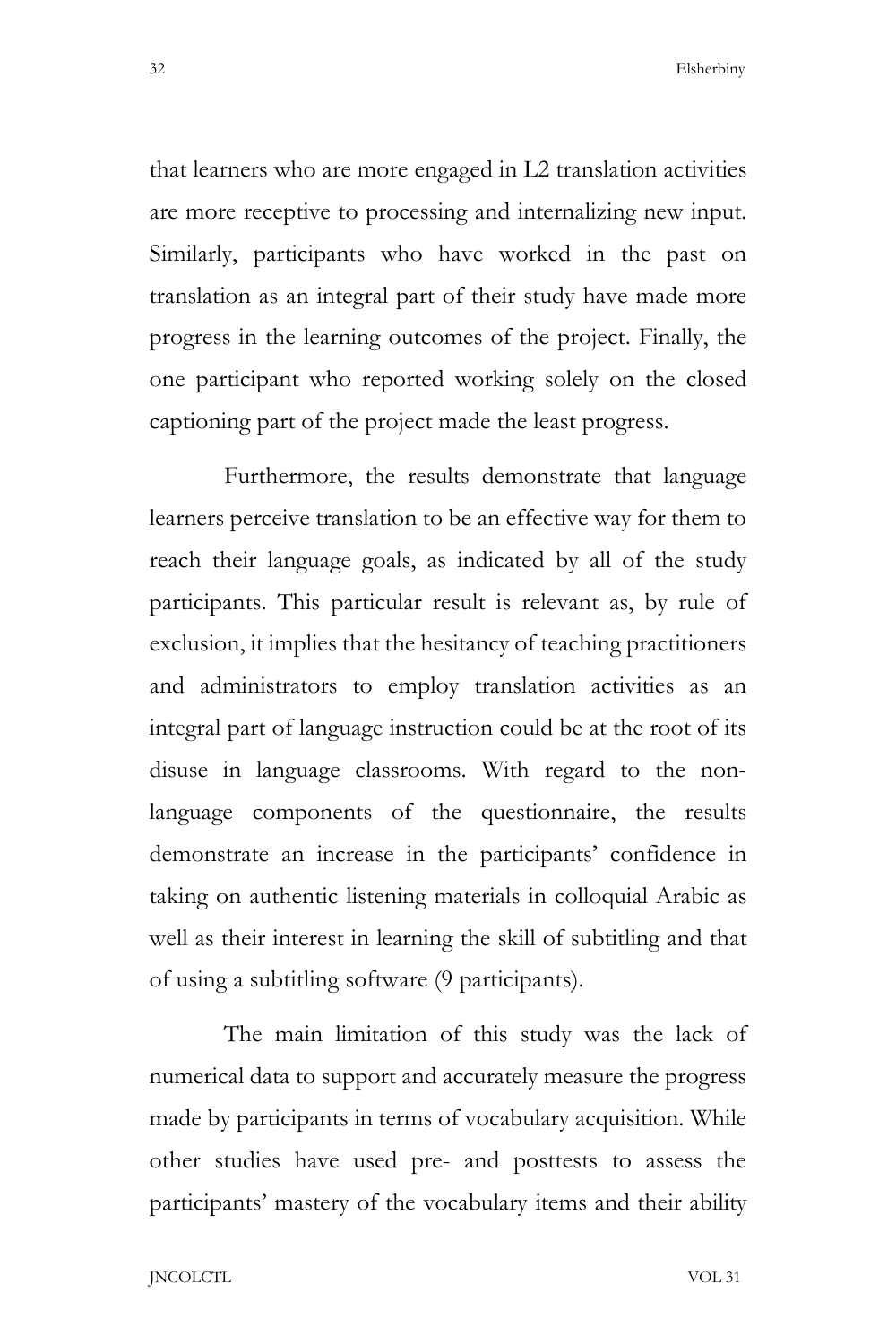to use them correctly, the extended length of the audiovisual material for this study has rendered it impossible to create a meaningful pool of vocabulary that participants can be tested on. Similarly, the small number of participants and the fact that participation in the project was mandatory made it difficult to split the participants in order to form a control group.

As more empirical studies on interlingual subtitling continue to support the argument for its effectiveness in learning vocabulary, there is a strong need for more studies that investigate its effectiveness in learning syntax. This recommendation, made by Ghia in 2012 regarding the lack of syntax-related studies still stands true. Additionally, there is a need for investigative studies that engage with less commonly taught languages with the specific challenges that they bring to language instruction. Finally, a valuable addition to the present body of studies would be an investigation into the effectiveness of interlingual subtitling as opposed to intralingual subtitling in learning L2 vocabulary.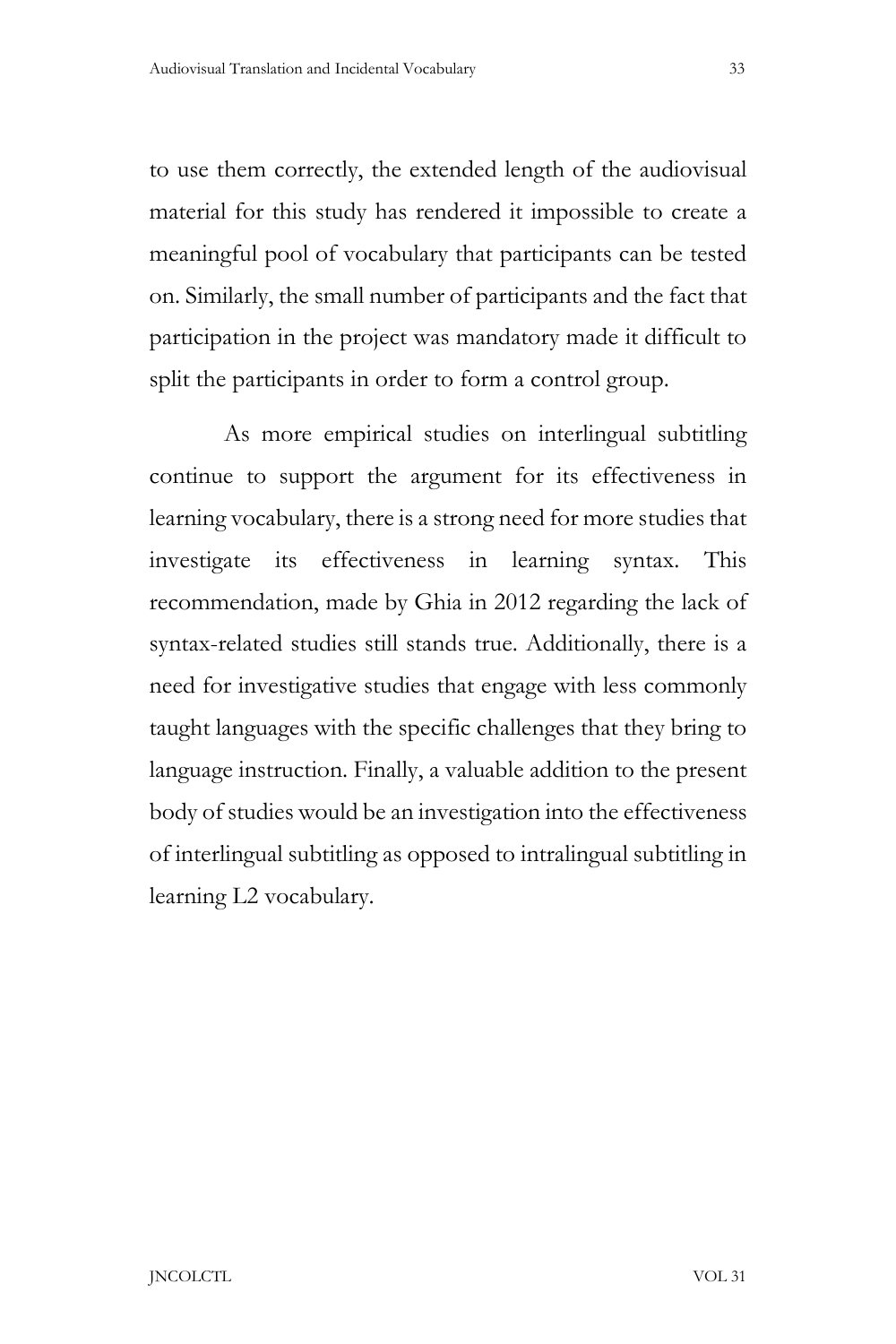#### **References**

- ACTFL. (2012) *ACTFL Proficiency Guidelines.* Alexandria: ACTFL, Inc.
- Baker, C. (2011). *Foundations of Bilingual Education and Bilingualism* (5th ed.). Clevedon: Multilingual Matters.
- Baños, R., Marzà, A. & Torralba, G. (2021). Promoting plurilingual and pluricultural competence in language learning through audiovisual translation. *Translation and Translanguaging in Multilingual Contexts* 7(1): 65-85
- Batlova I. (1999). Multisensory Language Teaching in a Multidimensional Curriculum: The Use of Authentic Bimodal Video in Core French. *Canadian Modern Language Review* 56/I, 32-48.
- Borghetti, C., & Lertola, J. (2014). Interlingual subtitling for intercultural language education: a case study. *Language and Intercultural Communication* 14(4), 423-440.
- Bravo, C. (2008). *Putting the reader in the picture: screen translation and foreign-language learning*. Doctoral Thesis. http://www.tesisenred.net/handle/10803/8771

Conteh, J. (2018). Translanguaging. *ELT Journal* 72(4): 445-447

- Cook, G. (2010). *Translation in Language Teaching*. Oxford: Oxford University Press.
- Council of Europe. (2018) *Common European Framework of Reference for Languages: Learning, Teaching, Assessment*. Companion Volume with New Descriptors. Strasbourg: Council of Europe.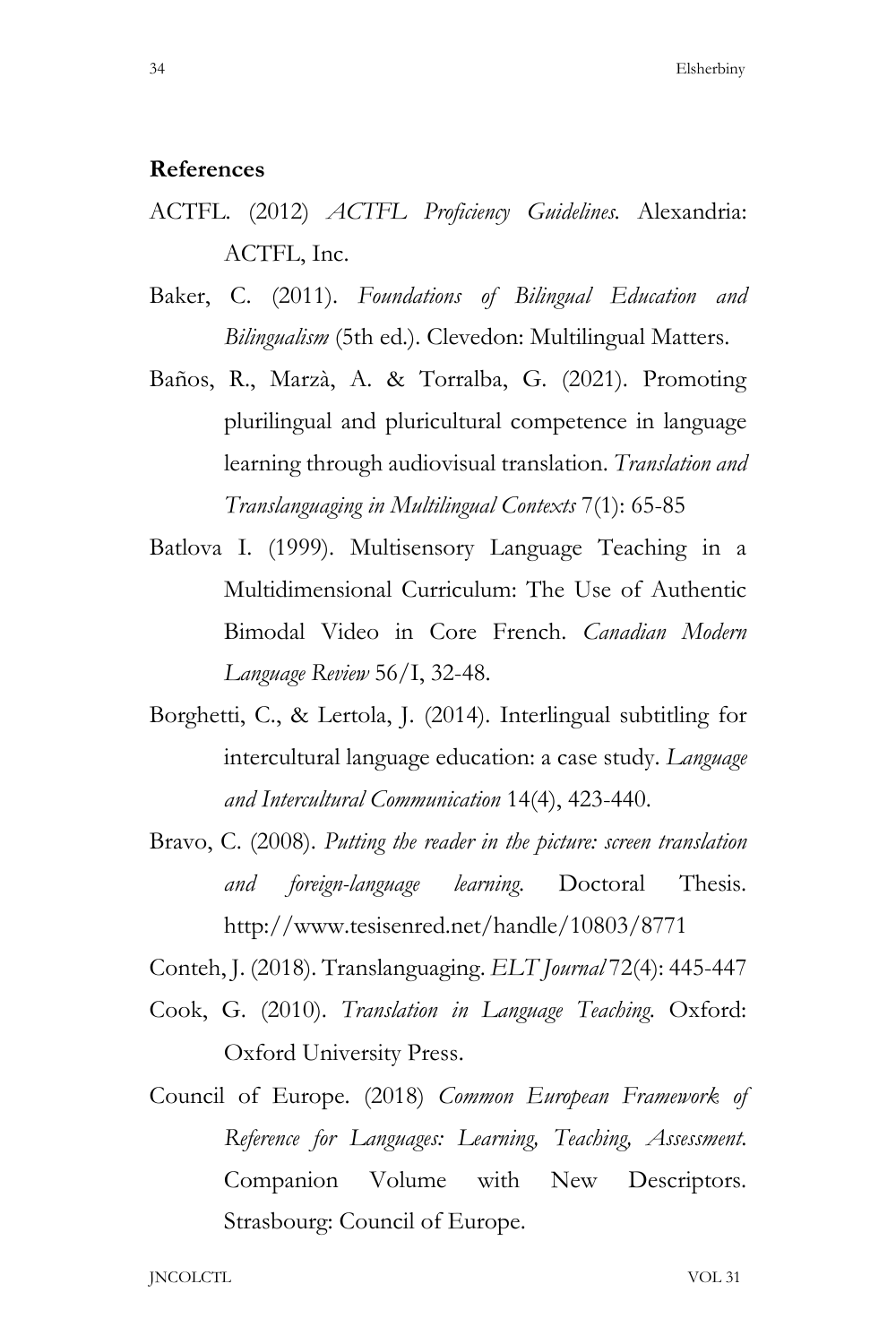- Cummins, Jim (2008). Teaching for Transfer: Challenging the two solitudes assumption in bilingual education. In: Jim Cummins and Nancy H. Hornberger (eds.) *Encyclopedia of Language and Education* Vol. 5: Bilingual Education (2nd edition edition). Boston: Springer Science + Business Media.
- Douglas Fir Group (2016). A transdisciplinary framework for SLA in a multilingual world. *The Modern Language Journal* 100 (Supplement): 19–47.
- Duarte, J. (2020). Translanguaging in the context of mainstream multilingual education. *International Journal of Multilingualism* 17(2): 232–247.
- Díaz Cintas, J., & Remael, A. (2008). *Audiovisual Translation: Subtitling*. Manchester: St. Jerome.
- Ellis N. (2003). Constructions, Chunking and Connectionism. In Catherine Doughty and Michael Long, eds, *The Handbook of Second Language Acquisition*. Malden: Blackwell Publishing, 63-103
- European Commission (2011). *Study on the use of subtitling: the potential of subtitling to encourage foreign language learning and improve the mastery of foreign languages*. Final Report.
- Ghia, E. (2012) *Subtitling Matters: New Perspectives on Subtitling and Foreign Language Learning*. Berlin: Peter Lang.
- Gottlieb, H. (2004). Language-political implications of subtitling. In: P. Orero (ed.) *Topics in Audiovisual*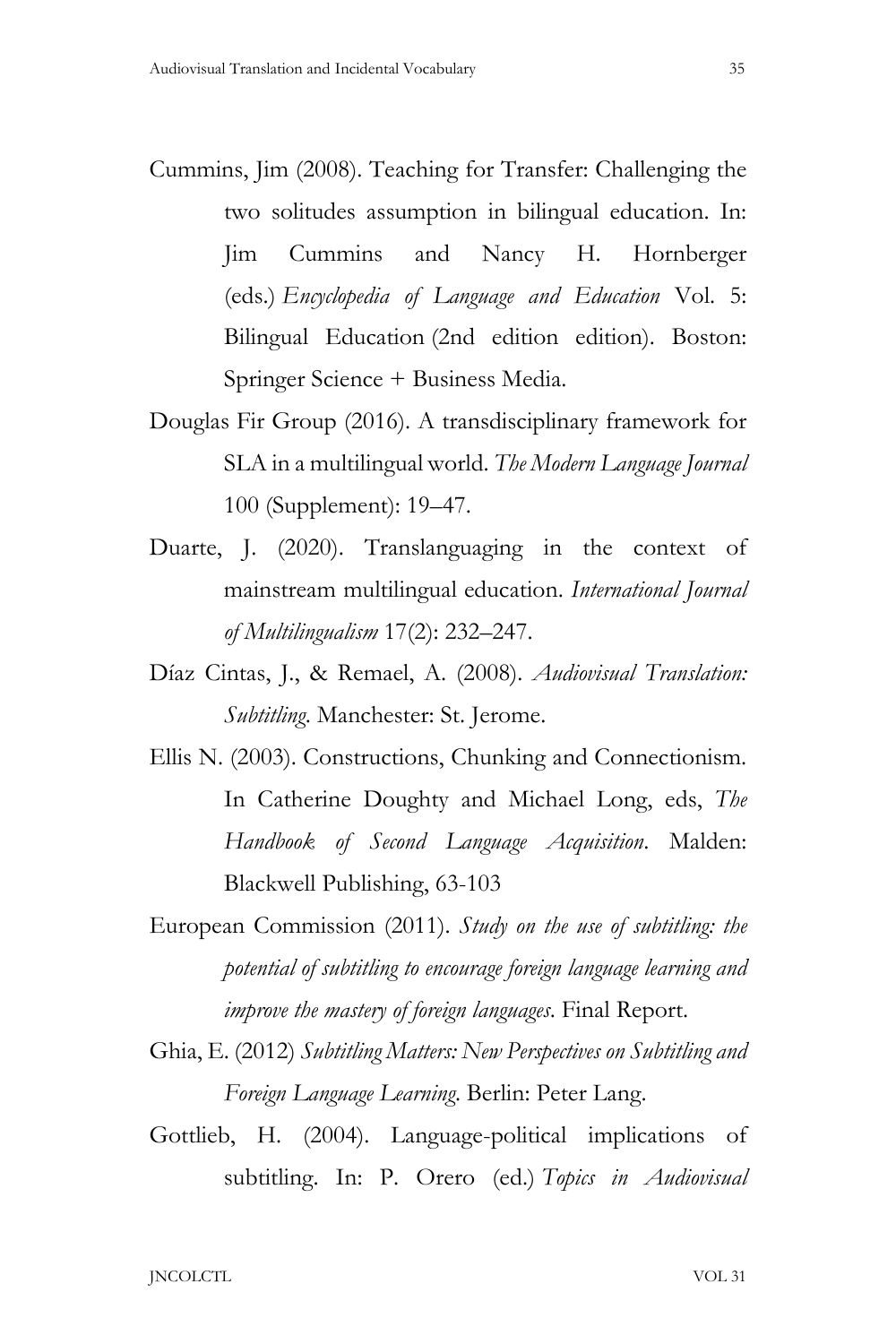*Translation* pp. 83–100. Philadelphia and Amsterdam: John Benjamins.

- Green, M. C., & Brock, T. C. (2000). The role of transportation in the persuasiveness of public narratives. *Journal of Personality and Social Psychology, 79*(5), 701–721
- Hall, G., & Cook, G. (2012). Own-language use in language teaching and learning. *Language Teaching* 45(3): 271-308.
- Incalcaterra McLoughlin, L. (2009). Inter-semiotic translation in foreign language acquisition: the case of subtitles. In A. Witte, T. Harden & A. Ramos de Oliveira Harden (eds.), *Translation in second language learning and teaching* (pp. 227-244). Peter Lang.
- Incalcaterra McLoughlin, L., & Lertola, J. (2011). Learn through subtitling: subtitling as an aid to language learning. In L. Incalcaterra McLoughlin, M. Biscio & M. A. Ní Mhainnín (eds), *Audiovisual translation: Subtitles and subtitling* (pp. 243-263). Peter Lang
- Incalcaterra McLoughlin, L., & Lertola, J. (2014). Audiovisual translation in second language acquisition: integrating subtitling in the foreign language curriculum. Special issue of *The Interpreter and Translator Trainer*, 8(1), 70-83.
- Incalcaterra McLoughlin, L., & Lertola, J. (2016). Traduzione audiovisiva e consapevolezza pragmatica nella classe d'italiano avanzata. In M. La Grassa & D. Troncarelli (Eds), *Orientarsi in rete. Didattica delle lingue e tecnologie digitali* (pp. 244-264). Becarelli Edizioni.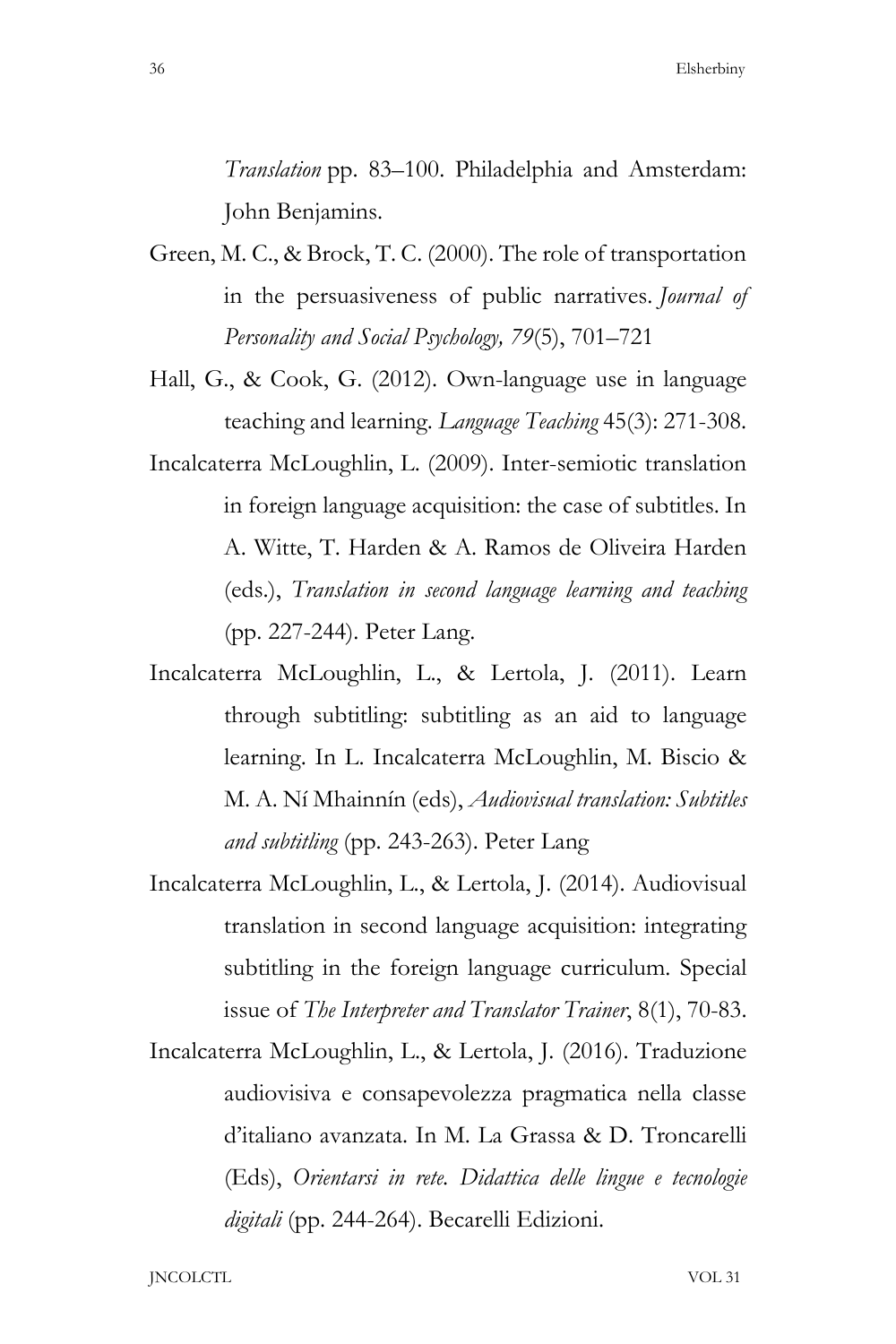- Källkvist, M. (2008). L1-L2 translation versus no translation: a longitudinal study of focus-on-forms within a meaning-focused curriculum. In L.Ortega and H.Byrnes (eds.): *The Longitudinal Study of Advanced L2 Capacities.* London: Routledge.
- Krashen, S. (1985). *The Input Hypothesis: Issues and Implications*. London: Longman.
- Lertola, J. (2012). The effect of the subtitling task on vocabulary learning. In A. Pym & D. Orrego-Carmona (Eds), *Translation research project* 4 (pp. 61-70). Universitat Rovira i Virgili
- Lertola, J. (2019a). *Audiovisual translation in the foreign language classroom: Applications in the teaching of English and other foreign languages*. Voillans: Research-publishing.net
- Lertola, J. (2019b). Second language vocabulary learning through subtitling. *Spanish Journal of Applied Linguistics* 32(2): 486-514
- Li, W. (2016). New Chinglish and the post-multilingualism challenge: Translanguaging ELF in China. *Journal of English as a Lingua Franca* 5:1-25.
- Lopriore, L., & Ceruti, M. A. (2015). Subtitling and language awareness: a way and ways. In: Y. Gambier, A. Caimi & C. Mariotti (Eds), *Subtitles and language learning* (pp. 293-321). Peter Lang
- Mertin, P. (2018) *Translanguaging in the Secondary School*. Woodbridge: John Catt Educational Ltd.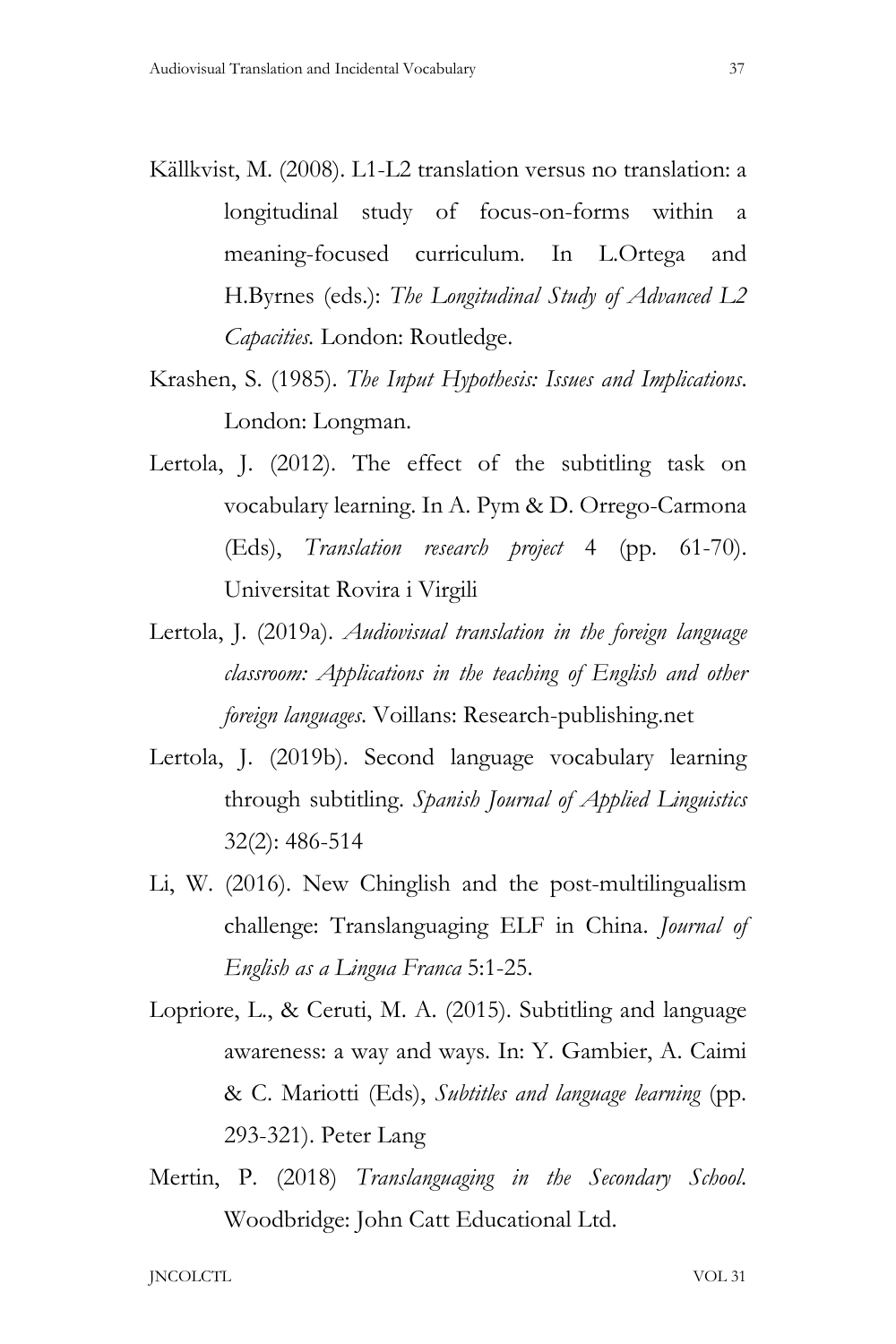- Mitchell, R., & Myles, F. (2004). *Second language learning theories* (2nd ed.). London: Hodder Arnold
- Pavesi, M. (2012). The potentials of audiovisual dialogue for second language acquisition. In P. Alderete-Díez, L. Incalcaterra McLoughlin, L. Ní Dhonnchadha & D. Ní Uigín (Eds), *Translation, technology and autonomy in language teaching and learning* (pp. 155-174). Peter Lang.
- Pavlenko, A. & Lantolf, J. (2000) Second language learning as participation and the (re)construction of selves. In Lantolf JP (ed.), *Sociocultural Theory and Second Language Learning*. Oxford: Oxford University Press, 155–177.
- Pym, A., Malmkjær, K., &Gutiérrez-Colon, M. (2013). *Translation and language learning: The role of translation in the teaching of languages in the European Union.* (1), Publications Office of the European Union.
- Quaglio, P. (2009). *Television Dialogue. The Sitcom Friends vs. Natural Conversation*. Amesterdam: John Benjamins.
- Schmidt, R.. (2001). Attention. In P. Robinson (ed.) *Cognition and Second Language Instruction*. Cambridge: Cambridge University Press pp.3-32.
- Sokoli, S. (2018). Exploring the possibilities of interactive audiovisual activities for language learning. In L. Incalcaterra McLoughlin, J. Lertola & N. Talaván (Eds), Special issue of *Translation and Translanguaging in Multilingual Contexts*. Audiovisual translation in applied linguistics: beyond case studies, 4(1), 80-96.